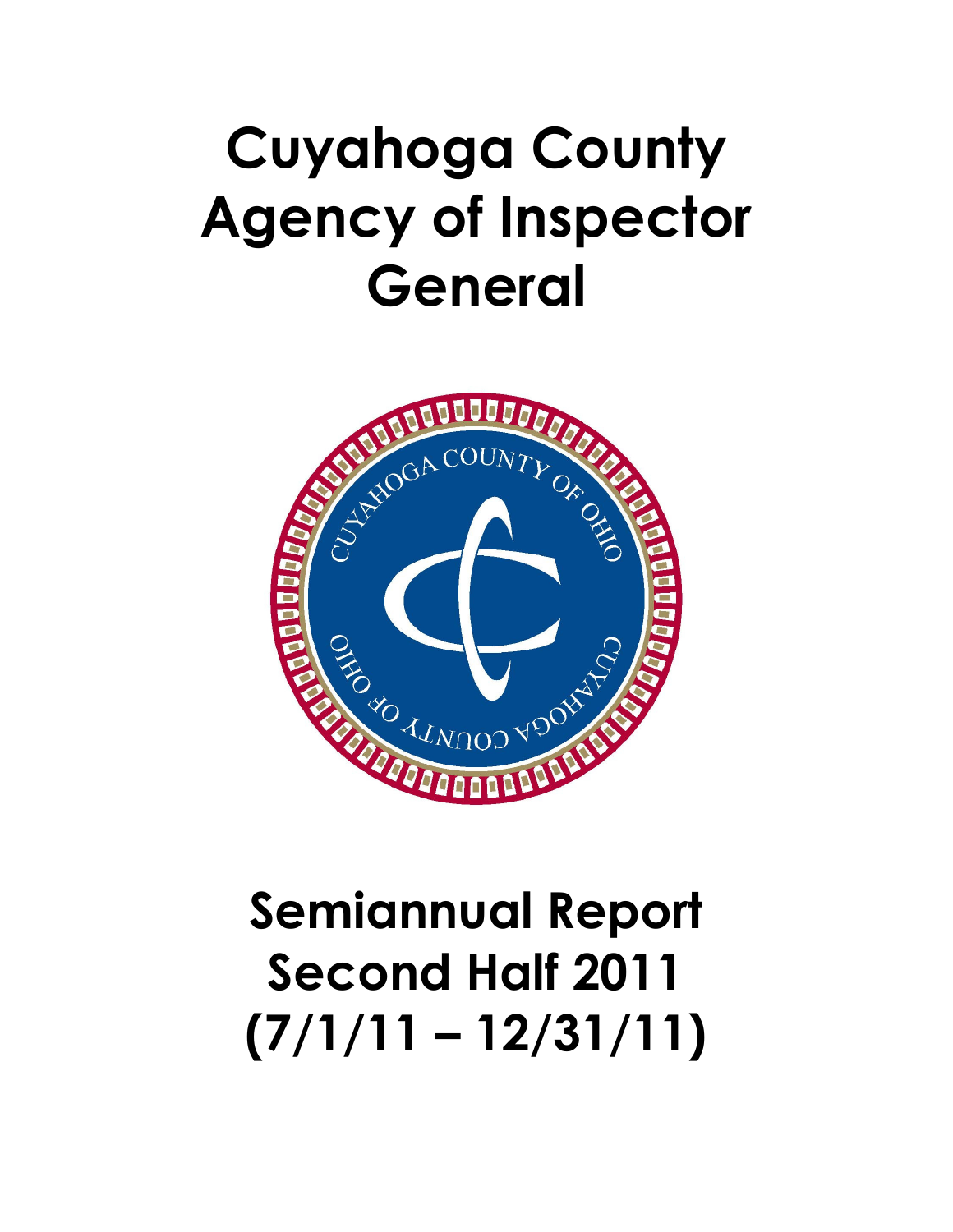## **TABLE OF CONTENTS**

| Section 1.3 CUYAHOGA COUNTY AGENCY OF INSPECTOR GENERAL 7 |  |
|-----------------------------------------------------------|--|
|                                                           |  |
|                                                           |  |
|                                                           |  |
|                                                           |  |
|                                                           |  |
|                                                           |  |
|                                                           |  |
|                                                           |  |
|                                                           |  |
|                                                           |  |
|                                                           |  |
|                                                           |  |
|                                                           |  |
|                                                           |  |
|                                                           |  |
|                                                           |  |
|                                                           |  |
|                                                           |  |
|                                                           |  |
|                                                           |  |
|                                                           |  |
|                                                           |  |
|                                                           |  |
|                                                           |  |
|                                                           |  |
|                                                           |  |
|                                                           |  |
|                                                           |  |
|                                                           |  |
|                                                           |  |
|                                                           |  |
|                                                           |  |
| Training                                                  |  |
|                                                           |  |

Cuyahoga County<br>Agency of Inspector General



Semiannual Report<br>2<sup>nd</sup> Half 2011

Date Issued: 2/23/12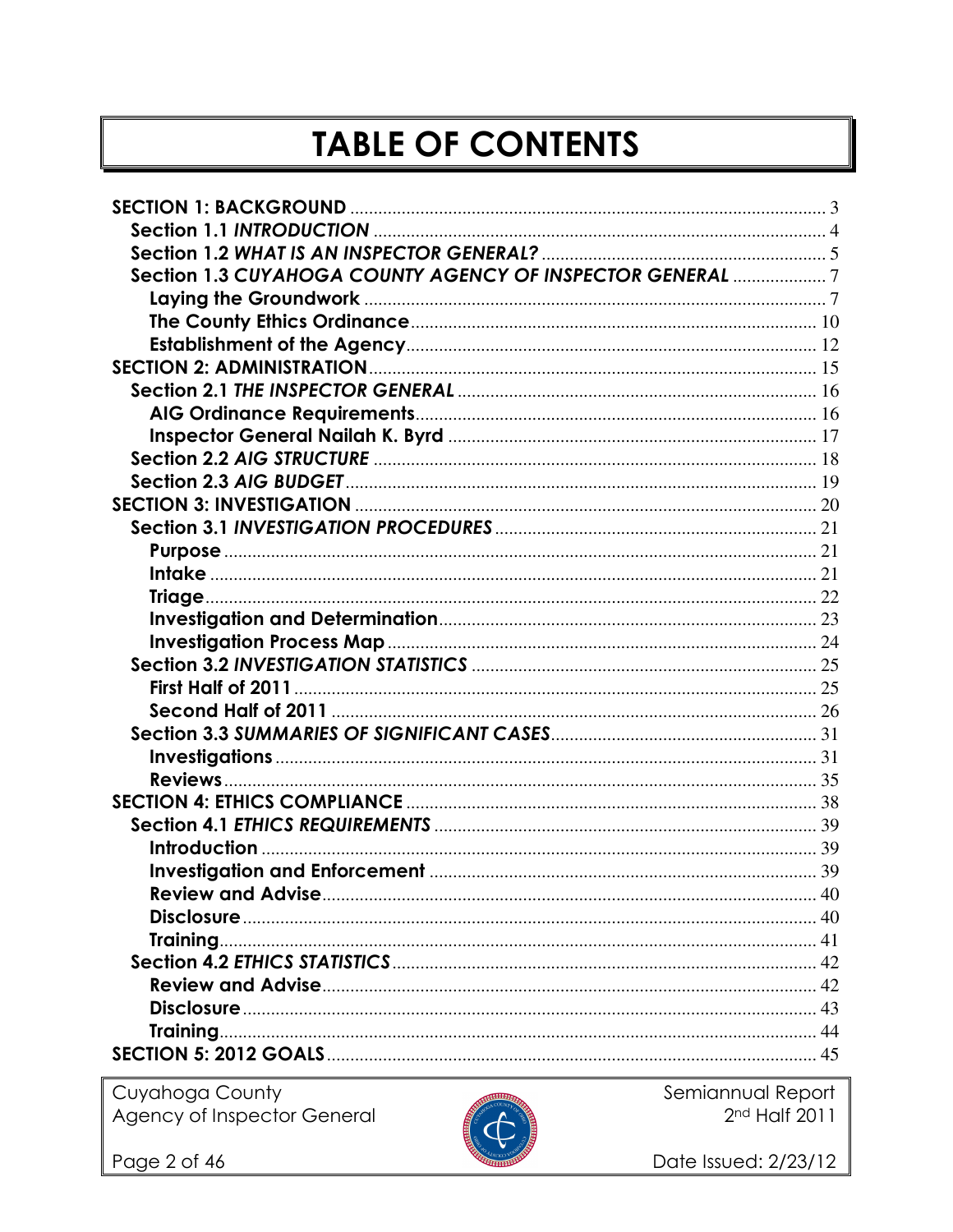# SECTION 1: BACKGROUND

## 1.1 INTRODUCTION

## 1.2 WHAT IS AN INSPECTOR GENERAL?

### 1.3 CUYAHOGA COUNTY AGENCY OF INSPECTOR GENERAL

Cuyahoga County **Semiannual Report** Semiannual Report Agency of Inspector General 2011



Page 3 of 46 **Date Issued: 2/23/12**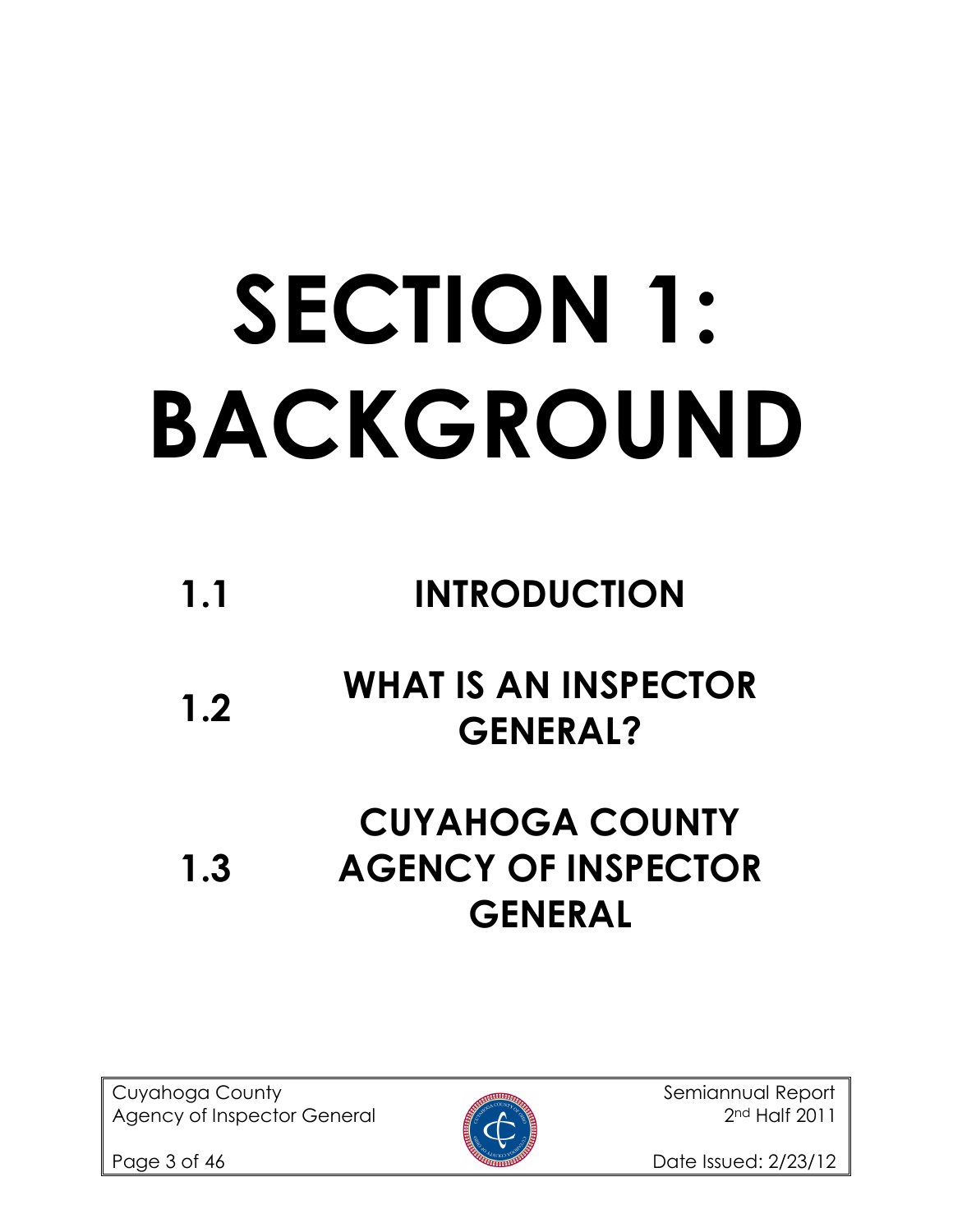## Section 1.1 INTRODUCTION

The Cuyahoga County Agency of Inspector General ("AIG") was established by the Cuyahoga County Executive ("County Executive") and Cuyahoga County Council ("County Council") to protect taxpayers' interests by promoting honesty and accountability in Cuyahoga County ("County") government. In furtherance of this mission, the AIG is granted broad authority to conduct investigations, inspections and audits relating to fraud, corruption, waste, abuse, misfeasance, malfeasance and nonfeasance in the operations of County government. In addition, the AIG is designated as the investigative officer for all issues arising under the County's Ethics Ordinance. In this capacity, the AIG is entrusted with the responsibility of ensuring that County employees, contractors/vendors and lobbyists who do business with the County meet the highest ethical standards.



Page 4 of 46 **Date Issued: 2/23/12**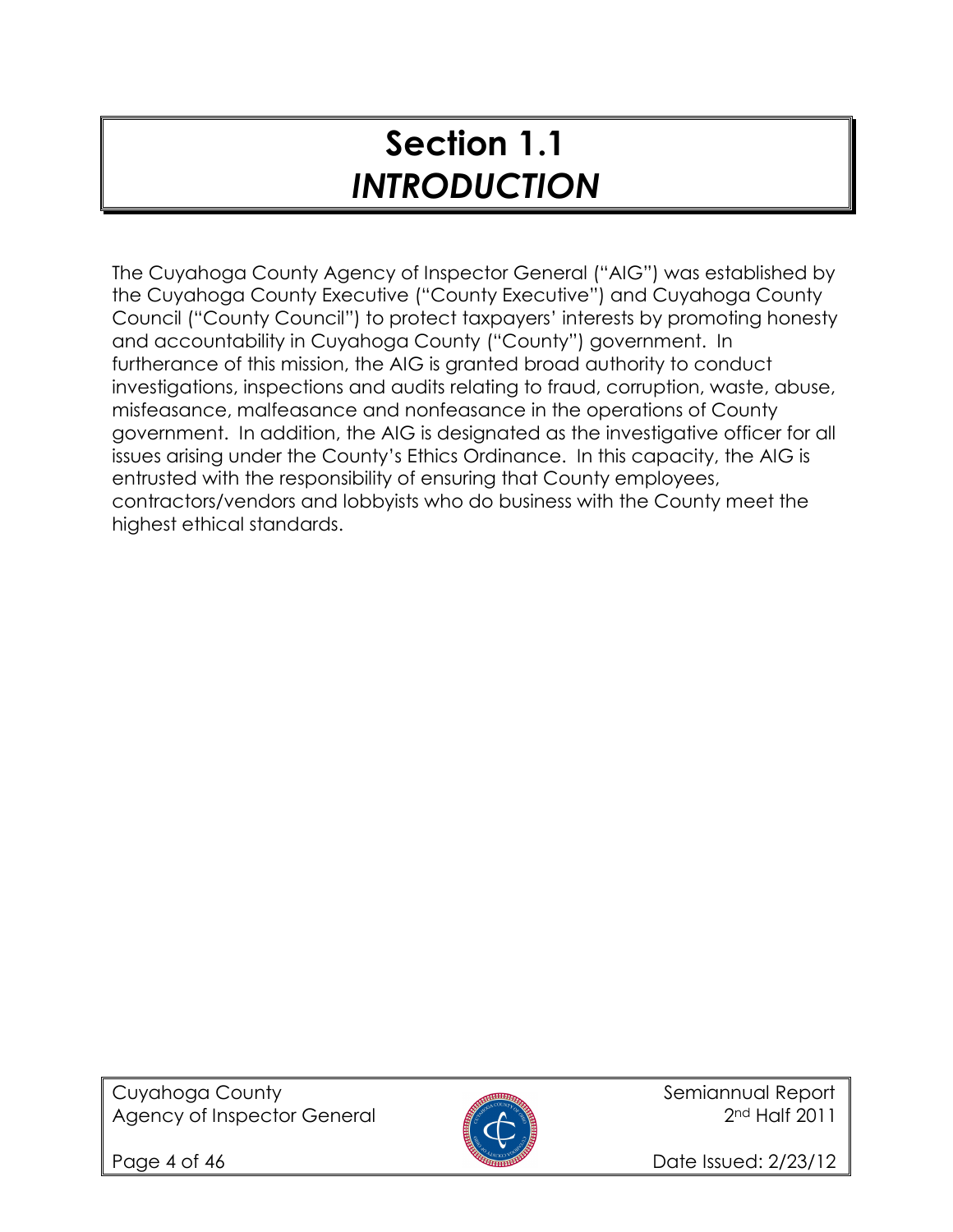## Section 1.2 WHAT IS AN INSPECTOR GENERAL?

Although the Cuyahoga County Agency of Inspector General is the first local agency of this type in Ohio, the inspector general concept is one that dates back over 200 years.

The inspector general concept can trace its origin to the French Army in the late 1600's. In 1668, the French king appointed an inspector general of the infantry and an inspector general of cavalry. The concept of military inspector generals quickly expanded to become an essential aspect of all modern armies.

The inspector general system arose in the United States during the Revolutionary War. Frustrated with the training and readiness of his forces, General George Washington designated an Inspector General to superintend the training of the entire Army to ensure troop proficiency and common tactics. At the same time, the Continental Congress expressed a desire to appoint an inspector general to help in accountability for the military investments and to assure that the military would remain subordinate to its authority. On December 13, 1777, Congress created the Inspector General of the Army to perform the following tasks:

- Review the troops;
- See that officers and soldiers were instructed in exercise maneuvers established by the Board of War;
- Ensure that discipline be strictly observed; and
- Ensure that officers command properly and treat soldiers with justice.

The size and influence of the inspector general within the Army rose and fell during the 18th and 19th centuries. The inspector general mission, however, grew in importance and scope during World War II and continued to grow in the postwar army. The statutory basis for the current Federal inspector general system comes from the 1950 Army Reorganization Act. This Act created the Office of the Inspector General of the Army.<sup>1</sup>

Cuyahoga County and Semiannual Report Agency of Inspector General 2012 2nd Half 2011



l

Page 5 of 46 **Date Issued: 2/23/12** 

<sup>1</sup> History of the U.S. Army Inspector General, OFFICE OF THE INSPECTOR GENERAL – USMA PUBLIC DOMAIN; http://usma.edu/IG/history (last viewed 2/12/12).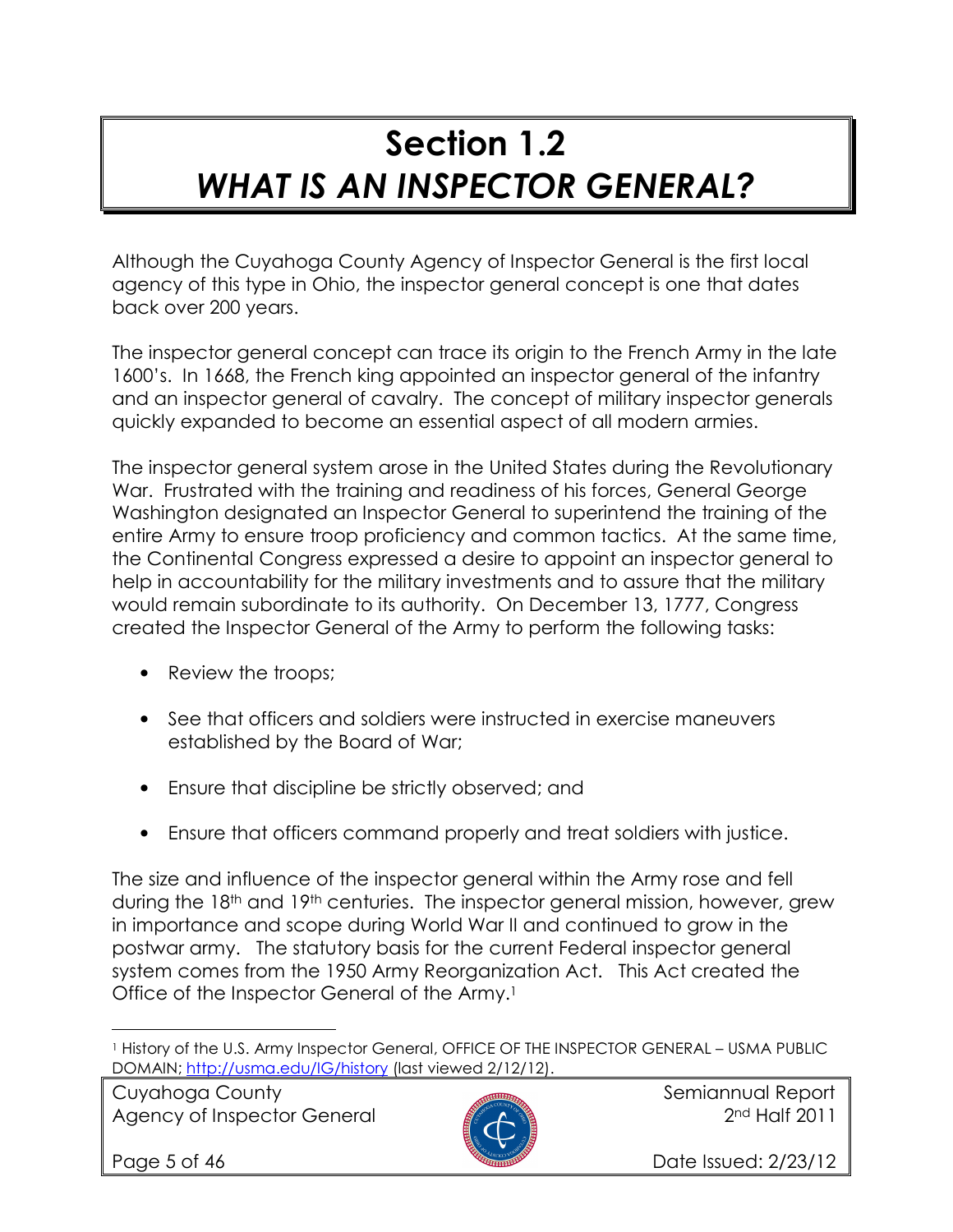The first civilian office of inspector general was established within the U.S. Department of Agriculture ("DOA") in 1973 in response to scandals with government soybean subsidies. This office was created by centralizing all of the individual audit and investigative offices within the department.

The success of the DOA Inspector General led to the passage of the Inspector General Act of 1978. This Act led to the creation of inspector general offices in all U.S. Cabinet departments. The mission of these offices was to prevent and detect fraud, and to promote efficiency and effectiveness in the programs and operations of their departments.2 The number of Federal offices of inspector general has increased from 12 in 1978 to the current number of 73.<sup>3</sup>

The first state inspector general was established in Massachusetts in 1981. The Ohio Office of the Inspector General was established by an Executive Order issued by Governor Richard Celeste in 1988. The Ohio Office of the Inspector General investigates fraud, waste, abuse, and corruption within the executive branch of state government.<sup>4</sup>

Over the past two decades, several local governments have adopted varied forms of the inspector general concept to combat fraud, waste, and inefficiency in governmental operations.

In 1996, the Association of Inspectors General ("IG Association") was established to help coordinate the efforts of all inspectors general by performing policy research and analysis, standardizing practices and policies, and sponsorship of educational and certification programs. The IG Association has determined that all inspectors general have the basic goal of prevention and detection of fraud, waste and abuse; ensuring efficient and effective use of public resources; and promotion of public integrity. Each office, however, is established under differing specific authorities and mandates. Therefore, inspectors general use a wide variety of approaches to accomplish their core mission.<sup>5</sup>

<sup>2</sup> History of the Inspector General, NEW ORLEANS OFFICE OF THE INSPECTOR GENERAL, http://www.nolaoig.org/main/inside.php?page=history (last viewed on 2/12/12). <sup>3</sup> Inspectors General Directory and Website Links, COUNCIL OF THE INSPECTORS GENERAL ON INTEGRITYAND EFFICIENCY, http://www.ignet.gov/igs/homepage1.html (last viewed on 2/12/12). <sup>4</sup> Home Page, STATE OF OHIO OFFICE OF THE INSPECTOR GENERAL,

http://watchdog.ohio.gov/index.htm (last viewed on 2/12/12).

<sup>5</sup> Principles and Standards for Offices of Inspector Generals, ASSOCIATION OF INSPECTORS GENERAL, http://data.memberclicks.com/site/aig/IGStandards.pdf (May 2004).

Cuyahoga County **Semiannual Report** Semiannual Report Agency of Inspector General 2012 2nd Half 2011



l

Page 6 of 46 **Date Issued: 2/23/12**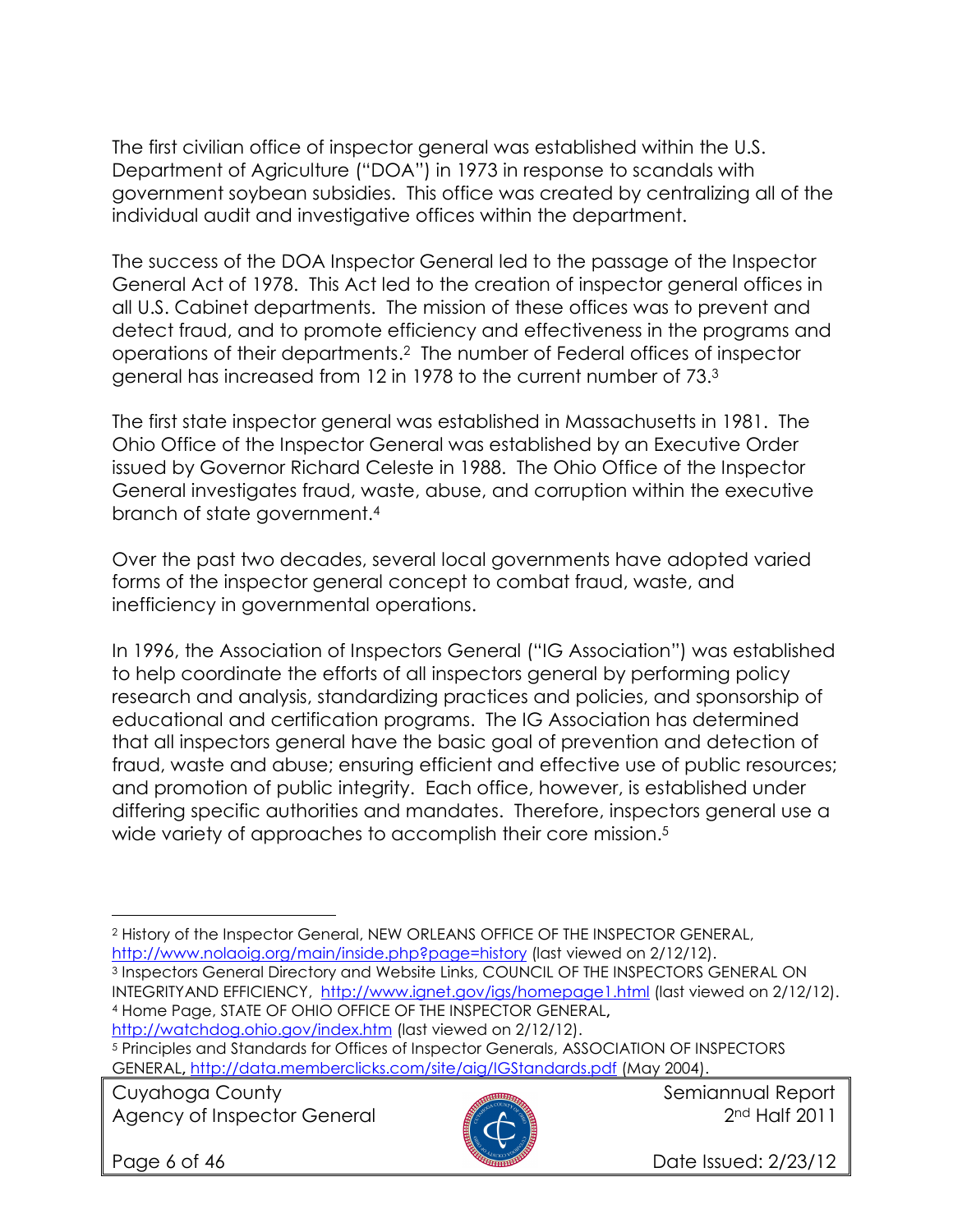## Section 1.3 CUYAHOGA COUNTY AGENCY OF INSPECTOR GENERAL

#### Laying the Groundwork

On July 28, 2008, over two hundred Federal Bureau of Investigation ("FBI") and Internal Revenue Service ("IRS") agents executed search warrants on several Cuyahoga County officials and offices and on multiple local contractors. This raid was the first public indication of a wide-scale investigation into public corruption in Cuyahoga County; including bribery, contract steering, contract manipulation, property appraisal schemes, fixing court cases, job trades, improper gifts and shadow employees. At least twenty seven public officials and contractors have been convicted as a result of this investigation.<sup>6</sup> Several dozen more public officials and contractors have been either charged with or identified as having some level of involvement in the public corruption.

In response to the ongoing corruption investigation, the citizens of Cuyahoga County adopted a new charter form of government in November 2009. The preamble to the Charter of Cuyahoga County ("Cuyahoga Charter") sets forth the following goals for the new County government:

- (1) Focused, effective and accountable leadership;
- (2) Job creation and economic growth as a fundamental government purpose, thereby helping the County do a better job of creating and retaining jobs and ensuring necessary and essential health and human services;
- (3) Collaborative leadership with Cleveland, suburbs and others within the public and private sectors;
- (4) An improved focus on equity for all our communities and citizens;
- (5) Long-term regional and global competitiveness; and

Cuyahoga County **Semiannual Report** Semiannual Report Agency of Inspector General 2012 2nd Half 2011



l

Page 7 of 46 **Date Issued: 2/23/12** 

<sup>6</sup> Nearly 100 Years of Prison Time Handed Down So Far in Cuyahoga County Corruption Cases, CLEVELAND.COM, http://blog.cleveland.com/metro/2011/nearly\_100\_years\_of\_prison\_tim.html (last viewed 2/12/12).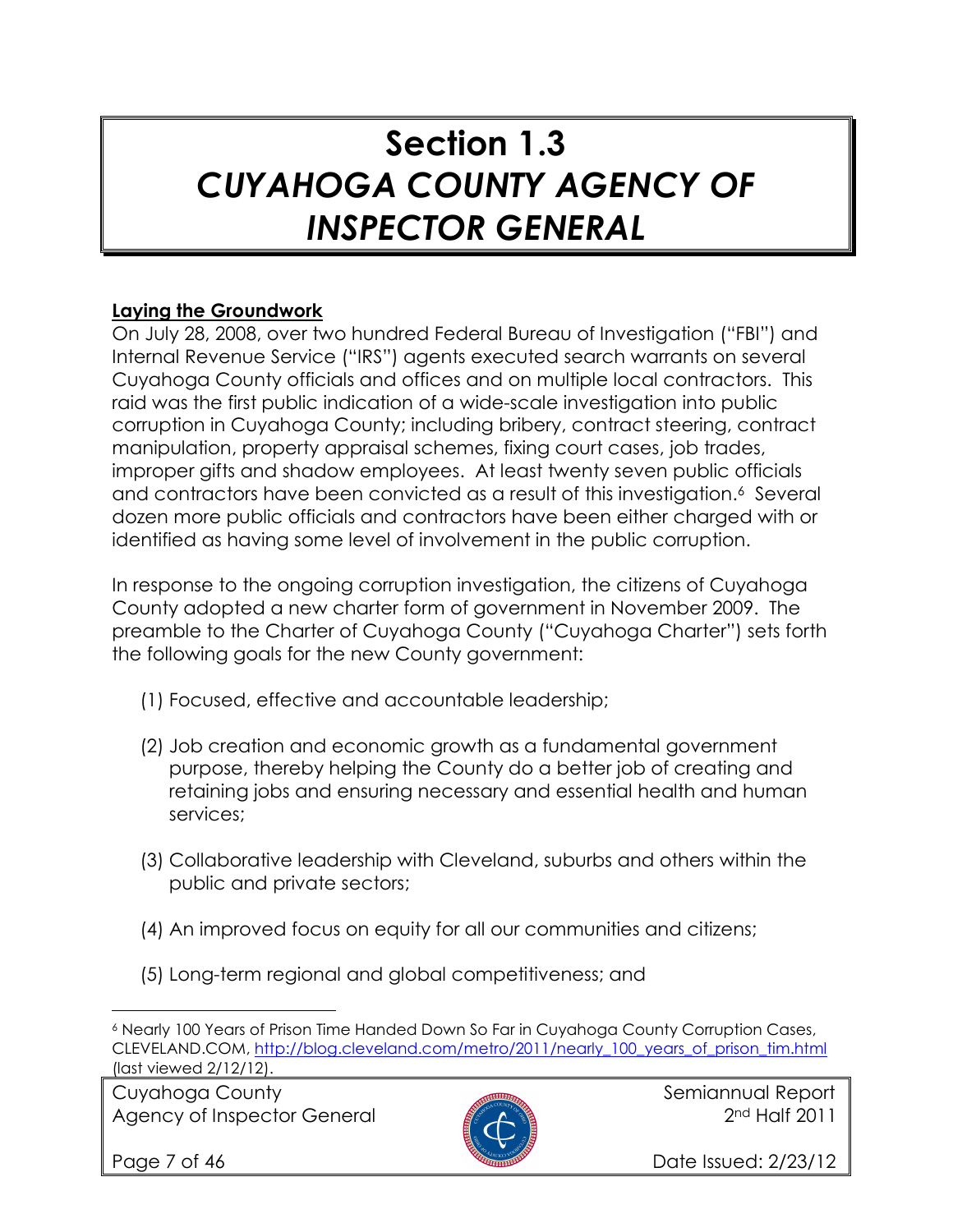(6) Significant taxpayer savings by streamlining and eliminating unnecessary elected offices.

In furtherance of the goal of increased accountability for public leadership, the Cuyahoga Charter granted the newly established County Executive position the following investigative authority:

The County Executive may, at any time and without notice, cause the administrative affairs or the official acts and conduct of any official or employee of any County office, department or agency over which the Executive has authority to be examined. The County Executive, or any person appointed by the Executive to conduct such an examination, shall have the same power to take testimony, administer oaths and compel the attendance of witnesses and the production of papers, books and evidence and refer witnesses to the Prosecuting Attorney to be punished for contempt as is conferred upon Council by this Charter. Subpoenas may not be issued pursuant to this section except by resolution adopted by a two-thirds vote of Council.<sup>7</sup>

In addition, the County's new legislative body is granted the following investigative authority:

The Council or any committee of Council may investigate the financial transactions of any office, department or agency of County government and the official acts and conduct of any County official relating to any matter upon which Council is authorized to act. In conducting such investigations, the Council or any such committee may administer oaths and may, by resolution adopted by vote of at least eight members of Council or of the committee of Council, compel the attendance of witnesses and the production of books, papers and other evidence through the issuance of subpoenas. Subpoenas shall be signed by either the President of Council or the chair of the Council committee seeking a witness's testimony or the production of evidence and shall be served and executed by an officer authorized by law to serve subpoenas and other legal process. In the matter of compelling the attendance of witnesses and the production of evidence, the majority vote of Council, if any, shall take precedence over the

7 Charter of Cuyahoga County, Section 2.05 (emphasis added).

Cuyahoga County **Semiannual Report** of the semiannual Report Agency of Inspector General 2012 2nd Half 2011



l

Page 8 of 46 **Date Issued: 2/23/12**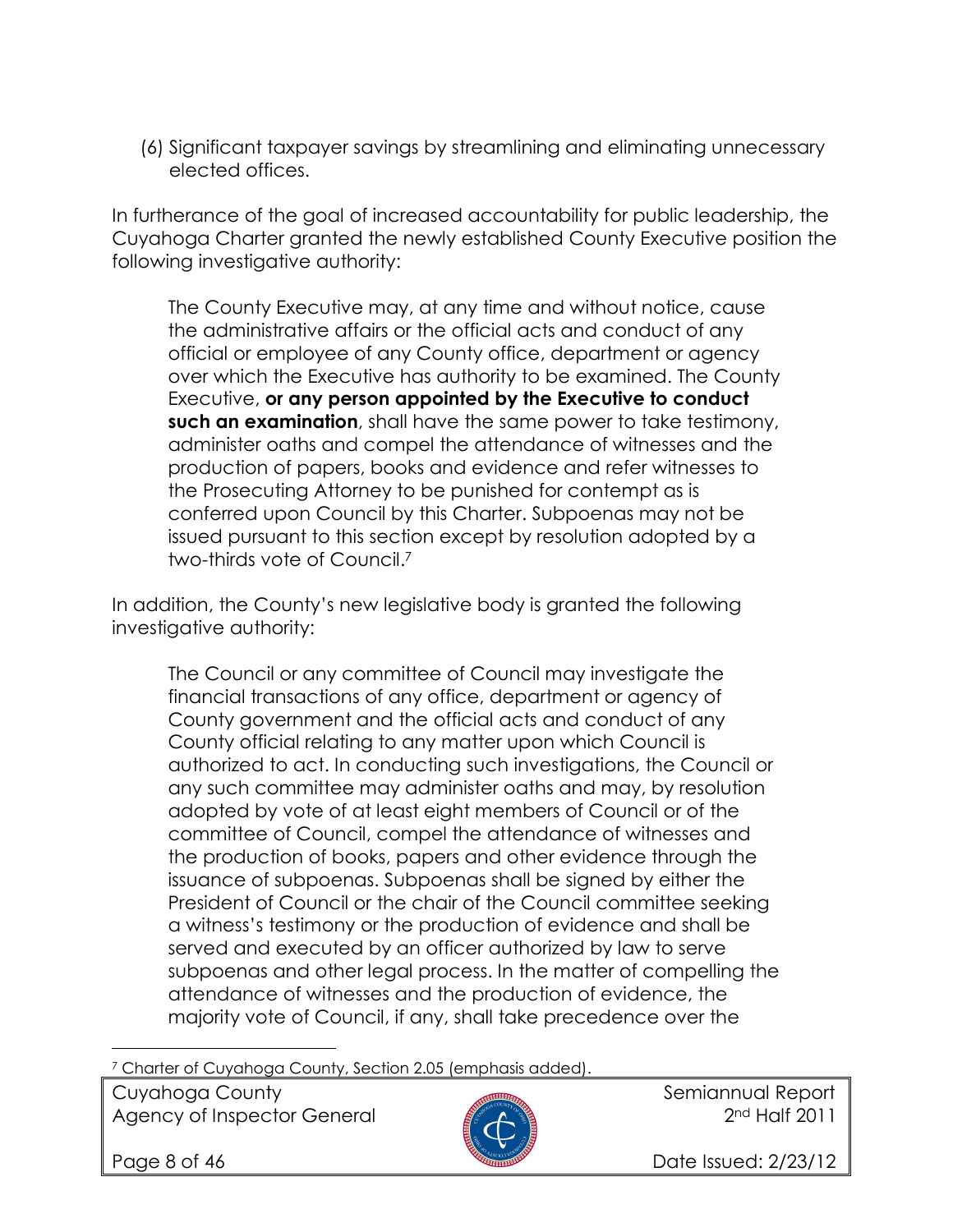vote of a Council committee. If any duly-subpoenaed witness refuses to testify to any facts within the witness's knowledge, or to produce any paper, books, or other evidence in the witness's possession or in the witness's control relating to the matter under inquiry before the Council or any such committee, the Council may refer the matter to the Prosecuting Attorney for the Prosecuting Attorney to cause the witness to be punished as for contempt.<sup>8</sup>

While the Cuyahoga Charter became effective on January 1, 2010, the first year was designated as a transition year to the new form of government. In accordance with the mandate of the Cuyahoga Charter, the County established a Transition Advisory Group ("TAG") to guide this process throughout 2010. The TAG engaged in a process that involved the formation of several public/private hybrid advisory committees that conducted over 330 meetings in 2010. On October 7, 2010, the TAG issued an Interim Report of the Cuyahoga County Transition Executive Committee ("TAG Report").9 This report incorporated the recommendations of the thirteen work groups into a comprehensive document to be delivered to the public and to the newly elected County officials.

The TAG Report offered several recommendations relating to the Cuyahoga Charter's mandate for increased accountability for County leadership. These recommendations included a call to establish a "prevention first" approach to ethics:

The County should not just create rules, but should take a "prevention-first" approach to ethics and integrity issues. Our recommendations to create this environment include a detailed plan for an Internal Audit Department, the creation of an Office of Inspector General, and the provision of qualified, direct advice to the County Executive and Council by a new Director of Law. There are benefits to each of these new resources that the Executive and Council must discuss and debate. While some of these functions may be combined or connected, establishing a clear commitment and a supporting infrastructure for ensuring an ethical and transparent county government should be a top priority in the early weeks of the new administration. In addition, the new government

Cuyahoga County **Semiannual Report** of the semiannual Report Agency of Inspector General 2012 2nd Half 2011



l

Page 9 of 46 **Date Issued: 2/23/12** 

<sup>8</sup> Charter of Cuyahoga County, Section 3.12.

<sup>9</sup> First Things First: Transition to a New Cuyahoga County Government, COUNTY CHARTER TRANSITION ADVISORY GROUP, http://charter.cuyahogacounty.us/pdf\_transitioninfo/en-US/InterimRprt-CC-TranstnExeCmmt\_1stthngs.PDF (last viewed on 2/12/12).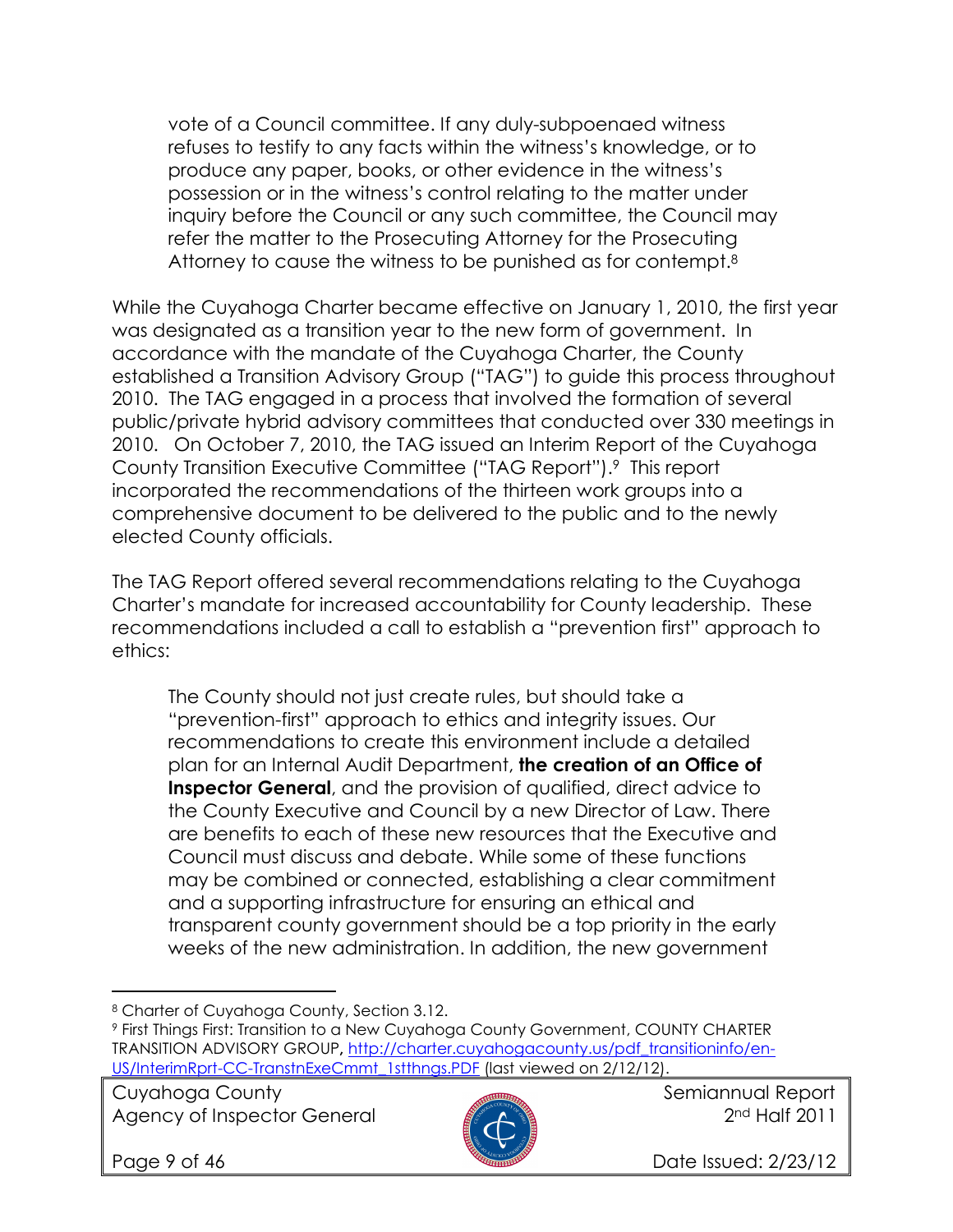should commit to ongoing efforts to train county staff on the code of ethics and methods for preventing fraud, waste and abuse.<sup>10</sup>

On February 7, 2011, newly elected County Executive Edward FitzGerald appointed Nailah K. Byrd as the County's first Inspector General. The new Cuyahoga Inspector General initially operated under the Executive's Charter investigative authority. Subsequent actions of County Council and the County Executive, however, more explicitly defined the role of the Inspector General.

#### The County Ethics Ordinance

The County Council enacted a permanent Code of Ethics in Ordinance No. O2011-0008 ("the Ethics Ordinance"), which was signed by the County Executive and became effective on April 8, 2011. Article 9 of the Ethics Ordinance officially designates the Inspector General as the ethics investigative officer for the County and requires the Inspector General to conduct all investigations pertaining to the Ethics Ordinance. Accordingly, Section 23 of Article 7 of the Ethics Ordinance grants the Inspector General the following enforcement authority when a violation of the Ethics Ordinance is uncovered:

- Letter of Notification. The Inspector General may issue a letter of notification when it finds that a violation of the Ethics Ordinance was clearly unintentional or inadvertent. The letter may advise the individual/entity of any steps to be taken to avoid future violations.
- Letter of Admonition. The Inspector General may issue a letter of admonition when it finds that the violation of the Ethics Ordinance was minor and/or may have been unintentional or inadvertent.
- Letter of Censure. The Inspector General may issue a letter of censure when it finds that the individual/entity has intentionally or knowingly violated the Ethics Ordinance.
- Recommendations to the County Executive. When the Inspector General finds that the individual/entity has intentionally or knowingly violated this Ordinance, the Inspector General may make a recommendation to the County Executive or County Council (depending on the appointing authority), including but not limited to a recommendation for suspension, forfeiture of office or removal from office, and/or banning or temporarily suspending the individual's/entity's right to solicit, bid on or obtain a contract with or from the County, as allowed by applicable law.

10 Id. at p. 9 (emphasis added).

Cuyahoga County **Semiannual Report** Semiannual Report Agency of Inspector General 2012 2nd Half 2011



l

Page 10 of 46 **Date Issued: 2/23/12**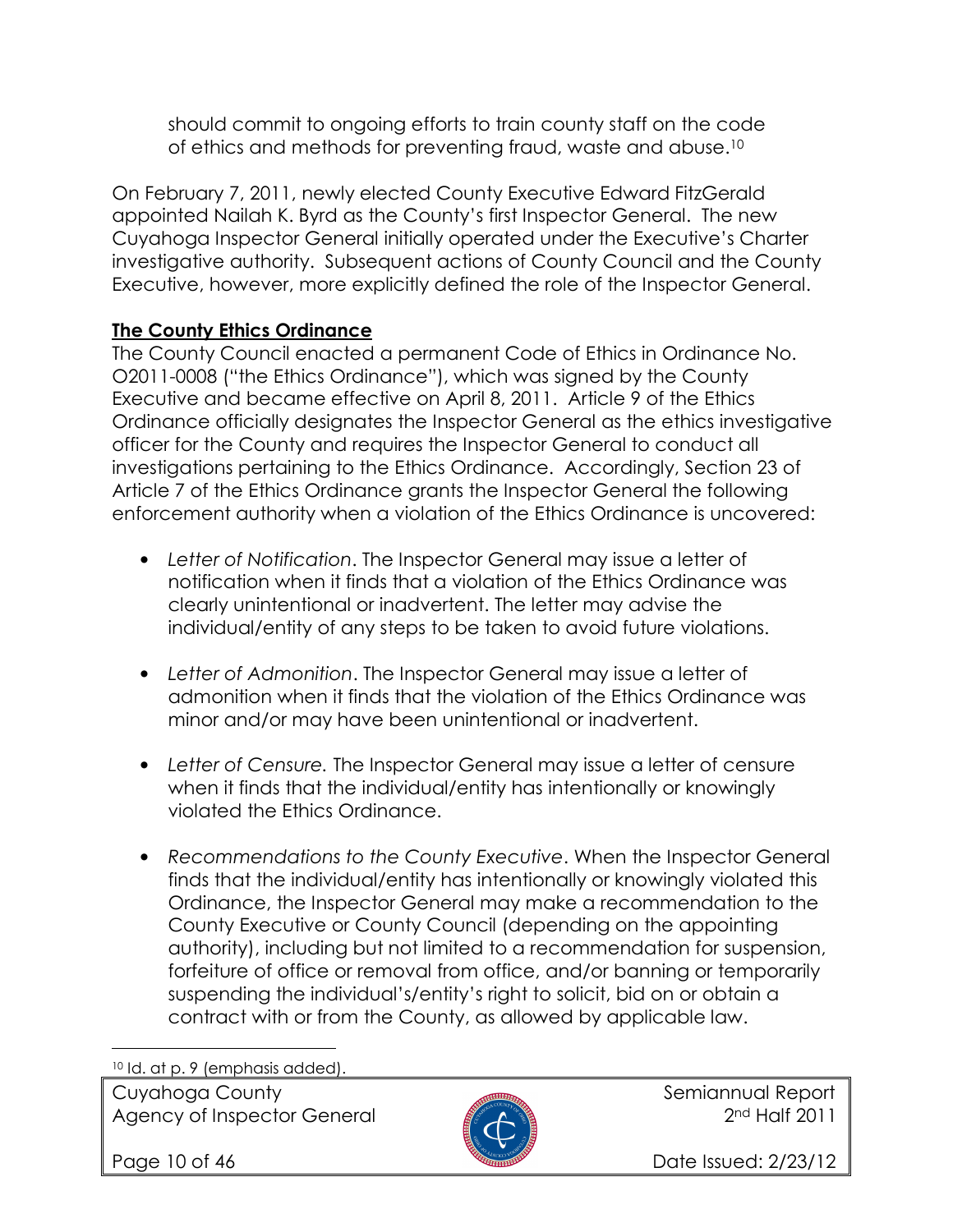- Notice to the Ohio Ethics Commission. When the Inspector General finds that a public official or employee has recklessly or knowingly violated the Ohio provisions of the Ethics Ordinance, the Inspector General shall consult with the Ohio Ethics Commission to determine whether the matter should be referred to the Ethics Commission.
- Referral to Additional Ethics Training. Upon finding of violation of this Ordinance, the Inspector General may require that the individual/entity undergo ethics training in addition to or in lieu of any other penalties imposed upon the Respondent.
- Referral to External Enforcement. The Inspector General shall refer possible violation(s) of any state, federal, or local law, or rule, regulation or policy to the appropriate civil, criminal or administrative agencies charged with enforcement of said violation.

In addition to these investigatory and enforcement functions, the Ethics Ordinance requires the Inspector General to perform the following disclosure/prevention functions:

- When a Public Official or Employee, in the course of carrying out his or her duties, has been offered or is discussing future employment with a business that is presently dealing with the County concerning matters within the Public Official or Employee's current official duties, that person shall comply with all requirements in the Ethics Law and related statutes regarding future employment and disclose such possible future employment to the Inspector General.<sup>11</sup>
- The Inspector General is defined as a proper recipient of non-criminal whistleblower complaints.<sup>12</sup>
- County public officials and employees are required to report criminal behavior in County operations to the Inspector General within five days of becoming aware of the behavior.<sup>13</sup>
- The Inspector General must receive and rule on conflict of interest disclosures.<sup>14</sup>

Cuyahoga County **Semiannual Report** Semiannual Report Agency of Inspector General 2012 2nd Half 2011



l

Page 11 of 46 **Date Issued: 2/23/12** 

<sup>11</sup> Ethics Ordinance, Article 7, Section 16(D).

<sup>12</sup> Ethics Ordinance, Article 7, Section 17(B). 13 Ethics Ordinance, Article 7, Section 18(A).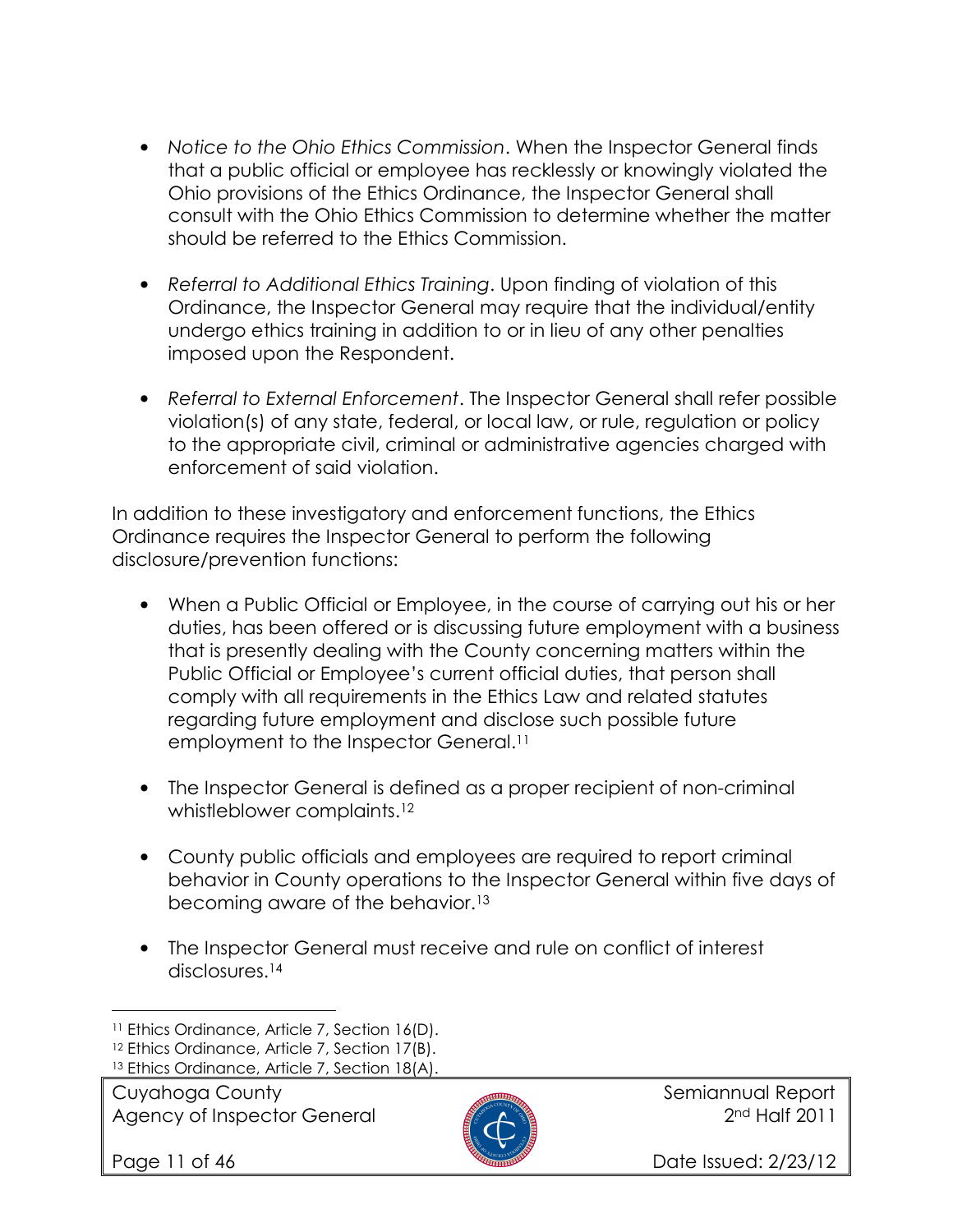- The Inspector General must review and respond to secondary employment disclosures.<sup>15</sup>
- The Inspector General must review board/commission appointments by the County for conflicts of interest.<sup>16</sup>
- Certain County officials and employees are required to file financial disclosure statements with the Inspector General.<sup>17</sup>
- The Inspector General is required to obtain all campaign finance reports and financial disclosure statements for all candidates for County elected office.<sup>18</sup>
- The Inspector General must create and maintain a County lobbyist registry.<sup>19</sup>
- The Inspector General must create and maintain a County contractor registry.<sup>20</sup>

#### Establishment of the Agency

On June 14, 2011, the County Council created the AIG by enacting Ordinance No. O2011-0019 ("the AIG Ordinance"). The AIG Ordinance creates an independent agency under the direction of the Inspector General, but also sets forth specific requirements and limitations designed to ensure that the AIG remains accountable to the public.

The AIG is authorized to conduct all examinations under Section 2.05 of the Cuyahoga Charter and does, therefore, have all such rights and duties to investigate fraud, corruption, waste, abuse, misfeasance, malfeasance, and nonfeasance without interference or pressure from any other public official or employee.21 So long as all budgetary parameters are kept, the Inspector General is granted the ability to employee assistants and employees as shall be

- 14 Ethics Ordinance, Article 7, Section 22.
- <sup>15</sup> Ethics Ordinance, Article 7, Section 25.
- 16 Ethics Ordinance, Article 7, Section 26.
- 17 Ethics Ordinance, Article 7, Sections 29 and 31.
- 18 Ethics Ordinance, Article 7, Section 30.
- <sup>19</sup> Ethics Ordinance, Article 7, Section 32.
- <sup>20</sup> Ethics Ordinance, Article 7, Section 34.
- 21 AIG Ordinance, Section 2(c).

Cuyahoga County **Semiannual Report** Semiannual Report Agency of Inspector General 2012 2nd Half 2011



l

Page 12 of 46 **Date Issued: 2/23/12**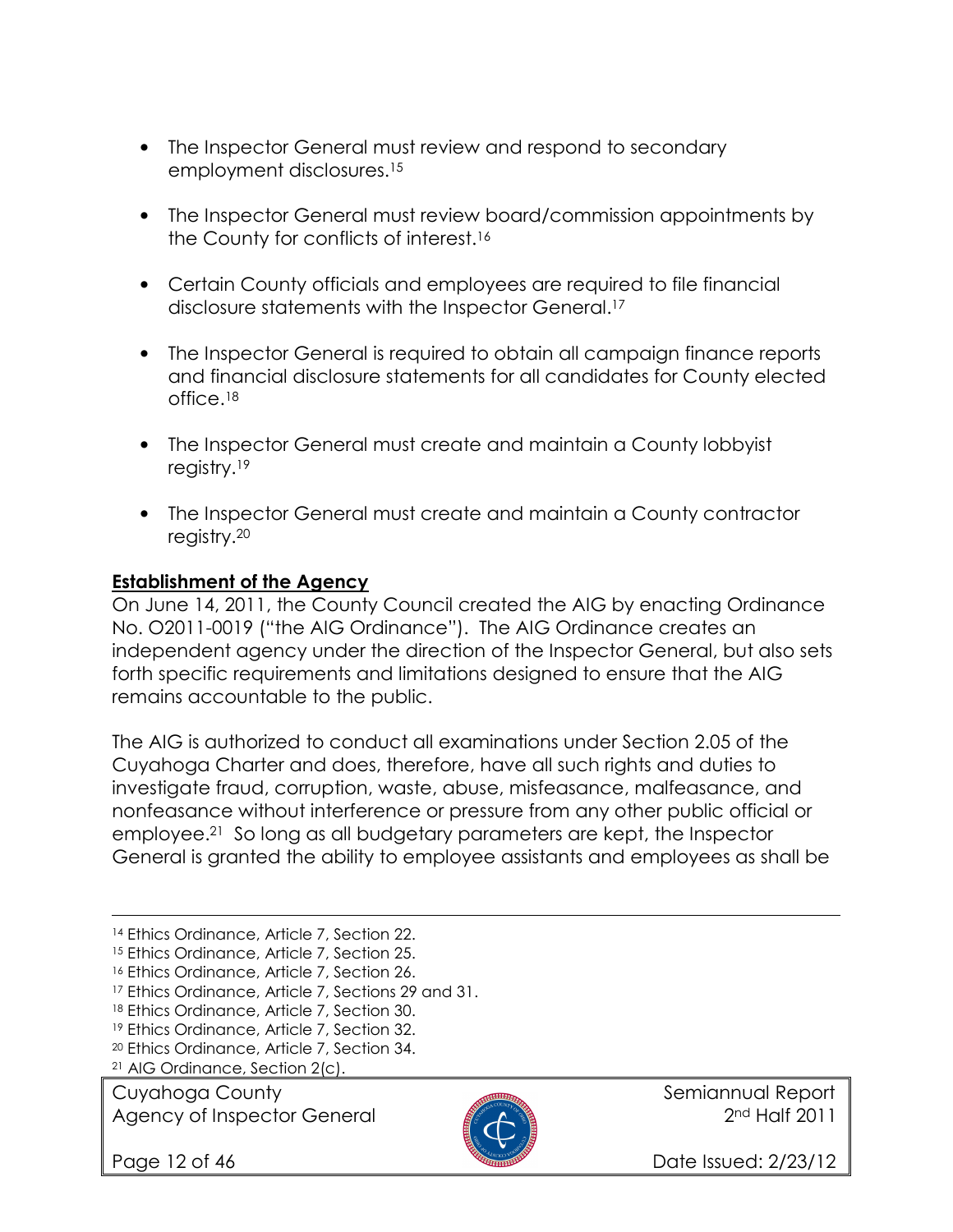reasonably necessary to assist the Inspector General in carrying out the duties of the AIG.<sup>22</sup>

In addition to the investigatory function, the AIG Ordinance sets forth the following additional mandatory functions for the AIG:

- The Inspector General shall serve as the County's chief ethics officer and is charged with the responsibility of investigating and enforcing the ethics ordinance in accordance with the terms of said ordinance. In so doing, the Inspector General shall cooperate with the County's Human Resource Commission. The Inspector General shall not interfere with the authority of the Human Resource Commission to ensure "compliance with ethics resolutions or ordinances as passed by the Council" under Section 9.02(3) of the County Charter.<sup>23</sup>
- The Inspector General shall establish a "hotline" and web site to receive complaints from either anonymous or identified persons, and s/he shall investigate all complaints, tips, and any other filings and submittals received by the AIG regardless of the format or forum through which such information or documents are received. Without regard to how such documents are received by the AIG, all documents prepared or received by the AIG, including, without limitation, all complaints, tips, and any other filings and submittals received by it shall be considered part of the Inspector General's confidential investigative files.<sup>24</sup>
- The Inspector General shall have the powers and rights to investigate all County contracts subject to the limitations set forth in Section 2(d)(iii) of the AIG Ordinance.<sup>25</sup>
- When the Inspector General reasonably believes that a possible violation of any state, federal, or local law, rule, regulation, or policy has taken place, s/he shall notify the appropriate civil, criminal, or administrative agencies in charge with enforcement of said violation. In the case of a possible violation of a rule, regulation, or policy governing a County employee, the Inspector General shall notify the County Executive and the Department of Human Resources.<sup>26</sup>

26 AIG Ordinance, Section 2(c)(iv).

Cuyahoga County **Semiannual Report** Semiannual Report Agency of Inspector General 2012 2nd Half 2011



l



Page 13 of 46 **Date Issued: 2/23/12** 

<sup>22</sup> AIG Ordinance, Section 2(b).

<sup>23</sup> AIG Ordinance, Section 2(c)(i).

<sup>24</sup> AIG Ordinance, Section 2(c)(ii).

<sup>25</sup> AIG Ordinance, Section 2(c)(iii).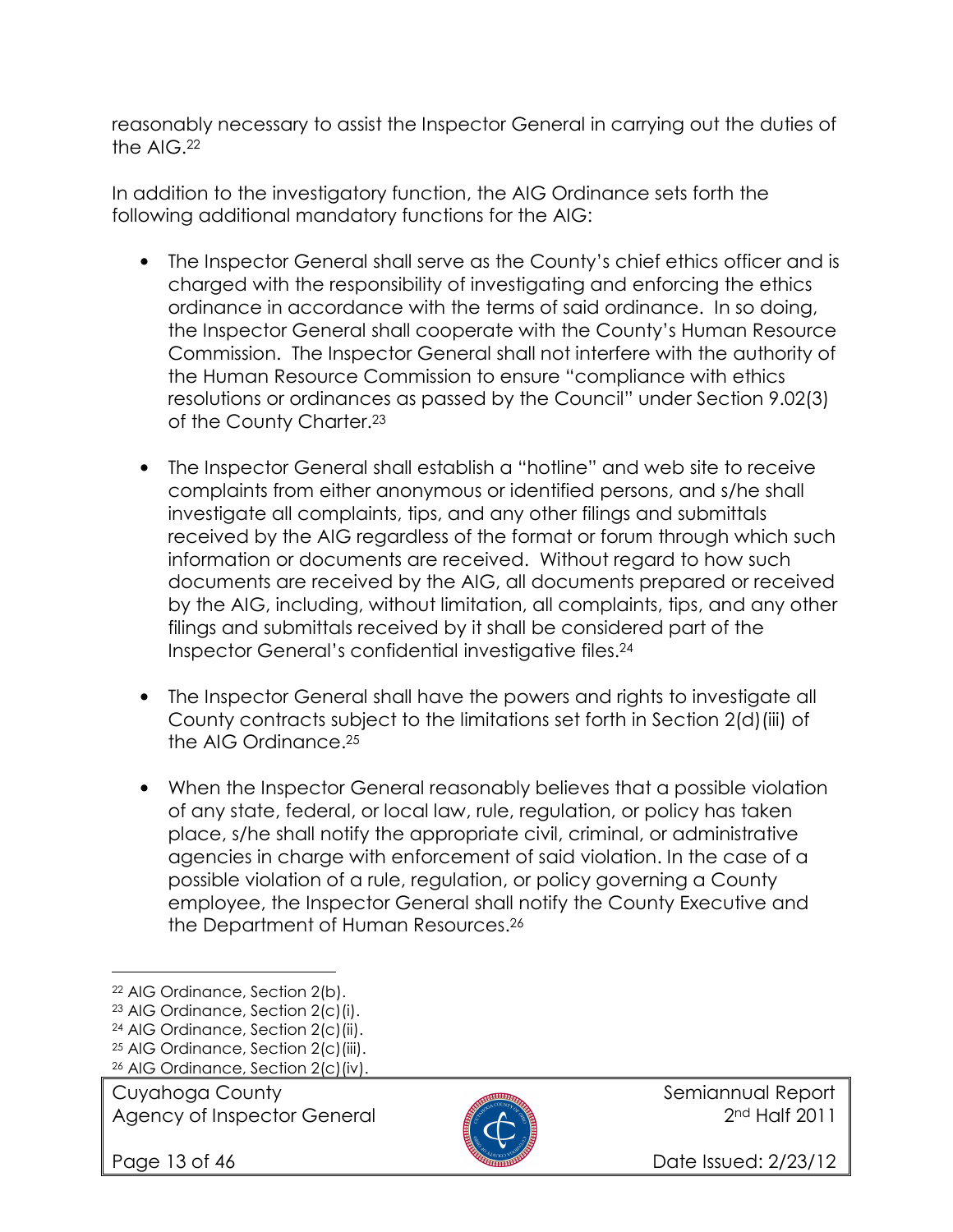- The Inspector General shall cooperate with other governmental agencies to recover such costs from other entities involved in willful misconduct in regard to County funds and return said funds to the County's General Fund.<sup>27</sup>
- The Inspector General shall prepare and publish semiannual reports (the first of which will cover the period January  $1<sub>st</sub>$  – June 30th and will be due in July and the second of which will cover the period July  $1<sub>st</sub>$  – December 31st and will be due in February) concerning the work and activities of the Agency pertaining to closed investigations, including statistical information regarding the disposition of closed investigations, audits, and other reviews. The reports shall include the total number of complaints received during each reporting period, the number that required active investigation, the number that resulted in prosecution or other disciplinary actions, and the number of investigations closed, along with the cost incurred over and above that of the cost of the salaries of the Agency. The Inspector General shall simultaneously publish the reports on the Agency's website.<sup>28</sup>

In conducting its duties, the AIG is required to avoid interfering in any ongoing outside criminal, civil or administrative investigation/prosecution.29 The AIG is also required to develop internal policies and procedures that ensure that any investigation subject's constitutional rights are protected.<sup>30</sup>

The AIG shall only be abolished upon the affirmative vote of at least eight members of Council and executed by the Executive.<sup>31</sup>

Cuyahoga County **Semiannual Report** of the semiannual Report Agency of Inspector General 2012 2nd Half 2011

l



Page 14 of 46 **Date Issued: 2/23/12** 

<sup>27</sup> AIG Ordinance, Section 2(c)(v).

<sup>28</sup> AIG Ordinance, Section 2(c)(vi)

<sup>29</sup> AIG Ordinance, Section 2(d)(1).

<sup>30</sup> AIG Ordinance, Section 2(d)(ii).

<sup>31</sup> AIG Ordinance, Section 3(e).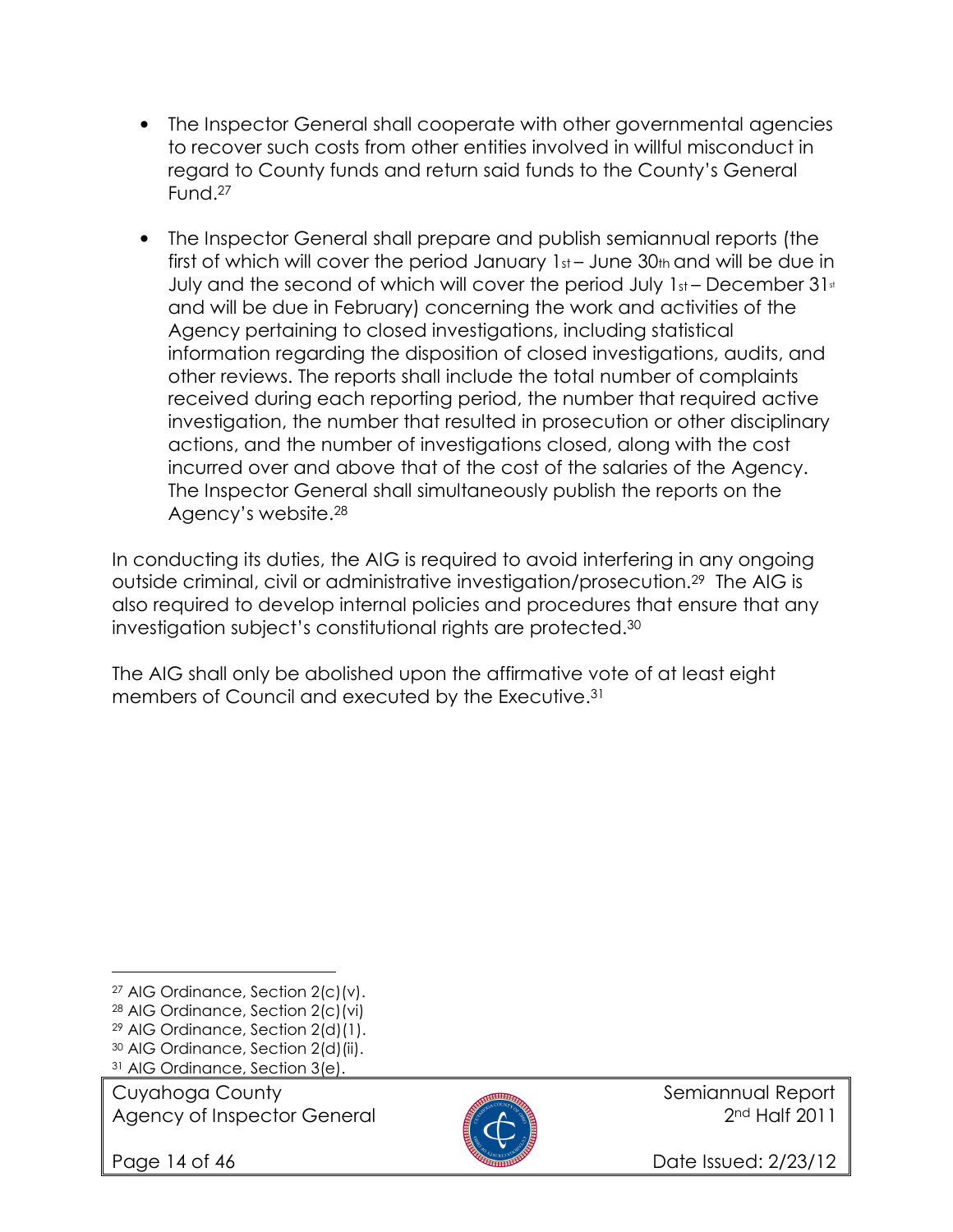# SECTION 2: ADMINISTRATION

- 2.1 THE INSPECTOR GENERAL
- 2.2 AIG STRUCTURE
- 2.3 AIG BUDGET

Cuyahoga County **Semiannual Report** Semiannual Report Agency of Inspector General 2012 2nd Half 2011



Page 15 of 46 **Date Issued: 2/23/12**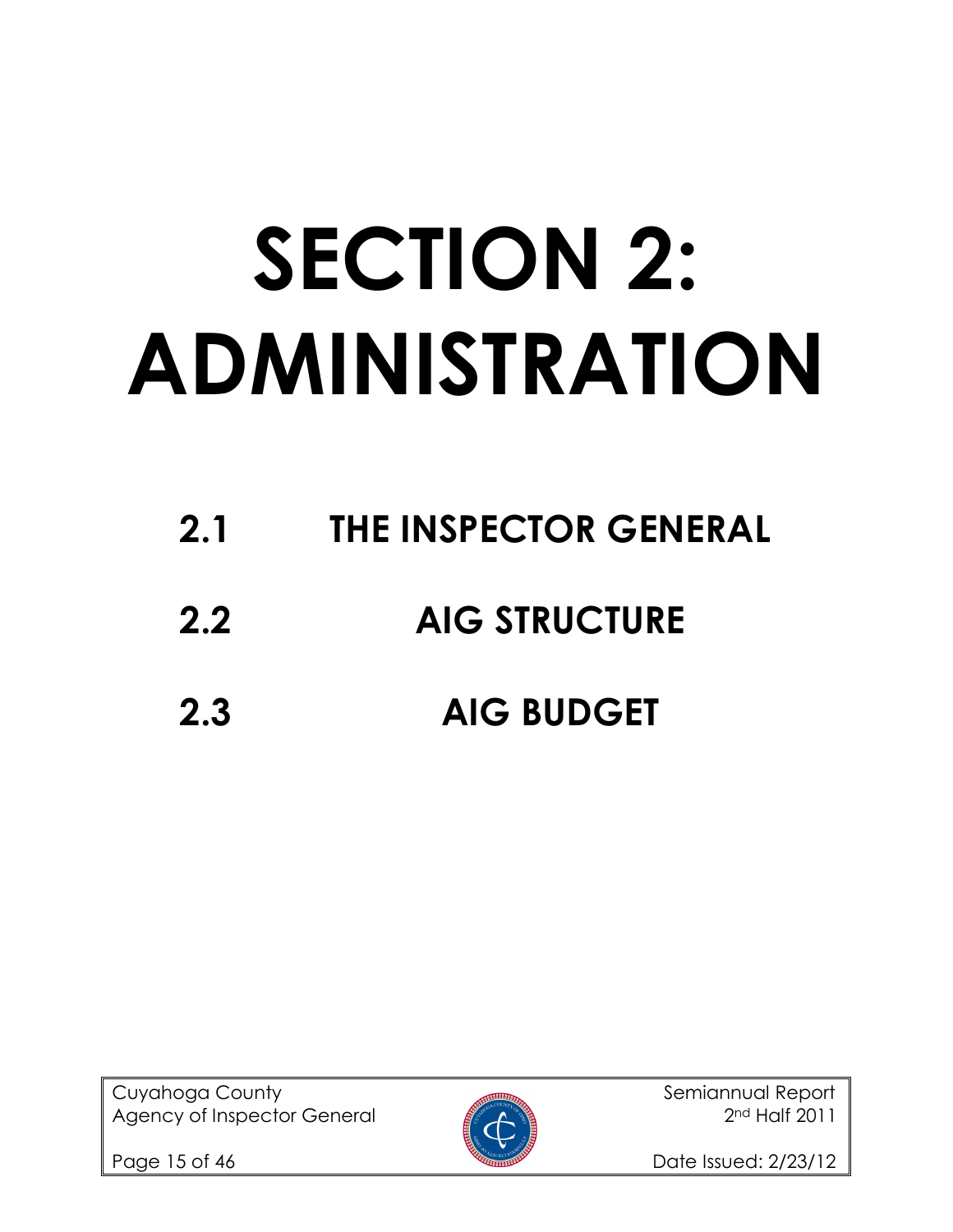## Section 2.1 THE INSPECTOR GENERAL

#### AIG Ordinance Requirements

The Cuyahoga Inspector General is appointed by the County Executive subject to confirmation of Council.32 The Inspector General is appointed to a term of five years.33 The Inspector General may only be removed from office for cause. Either the County Executive or County Council may initiate the process to remove the Inspector General by introduction of a resolution before Council. To effectuate such removal, the resolution must receive the affirmative vote of at least eight (8) members of Council. 34

In appointing and confirming the Inspector General, the County Executive and County Council are to exercise good faith efforts to seek highly qualified candidates who have demonstrated the ability to work with local, state, and federal law enforcement agencies and who have audit-related skills and professional certifications in relevant fields. The selected Inspector General must have the following minimum qualifications:

- A juris doctorate degree from an accredited institution of higher learning; and
- At least ten years' experience in any one or a combination of the following fields:
	- o As a federal, state, or local law enforcement agent/official;
	- o As a licensed attorney;
	- o As an inspector general, certified public accountant, or internal auditor; or
	- o As a person with escalating supervisory and managerial experience in an investigative public agency similar to an inspector general's agency.<sup>35</sup>

l

Cuyahoga County **Semiannual Report** Semiannual Report Agency of Inspector General 2012 2nd Half 2011



Page 16 of 46 **Date Issued: 2/23/12** 

<sup>32</sup> AIG Ordinance, Section 3(b).

<sup>33</sup> AIG Ordinance, Section 3(c).

<sup>34</sup> AIG Ordinance, Section 3(d).

 $35$  Id.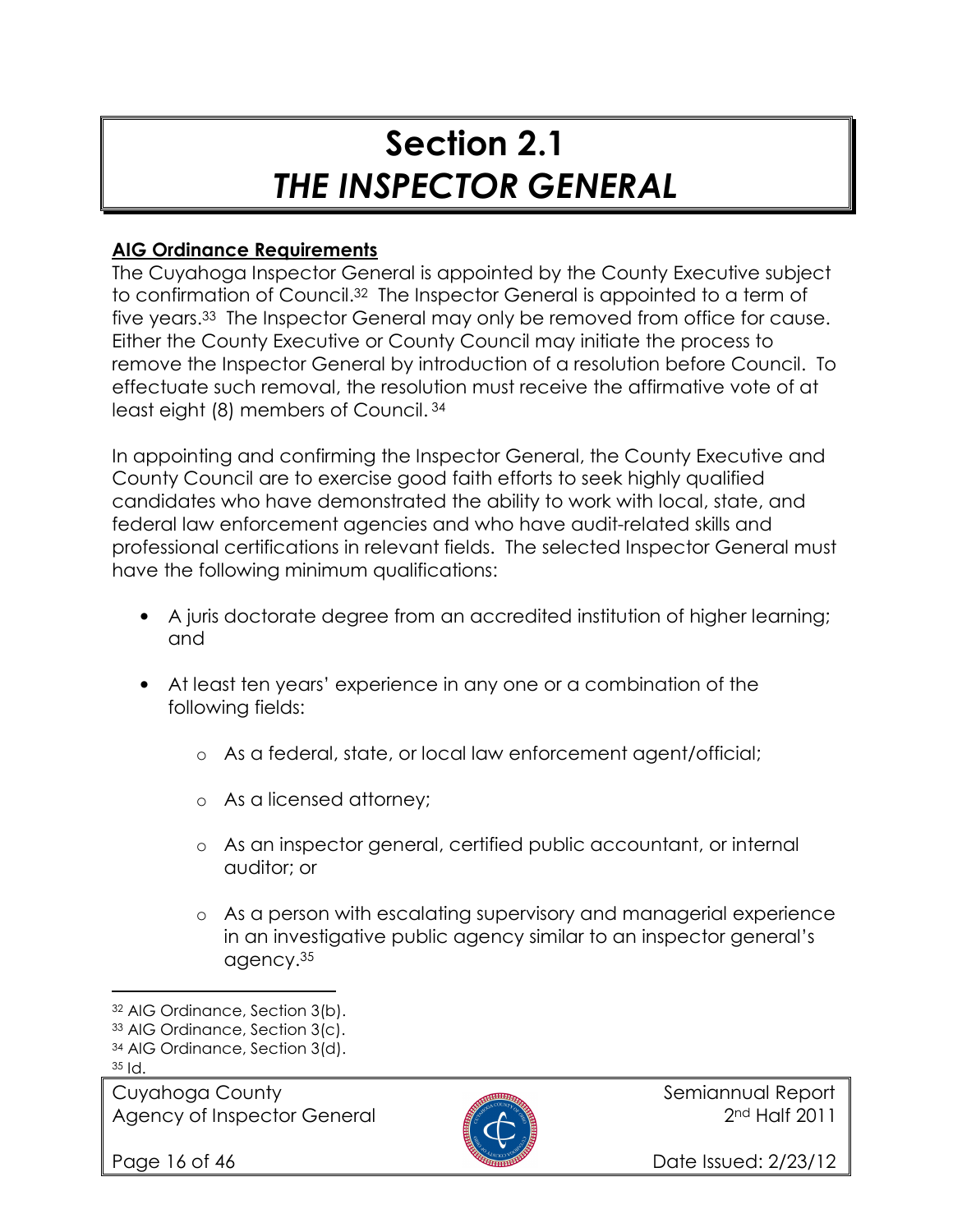#### Inspector General Nailah K. Byrd

The AIG Ordinance explicitly authorized the incumbent Inspector General, Nailah K. Byrd, to have the right to continue to serve as the County's first Inspector General without confirmation of Council until June 30, 2016.<sup>36</sup>

Inspector General Byrd previously worked as a federal prosecutor in the United States Attorney's Office for the Northern District of Ohio. Prior to that, she practiced law in the litigation group at the international law firm of Squire Sanders & Dempsey, and then served as senior counsel at National City Bank/PNC, where she managed outside litigation counsel. She started her legal career as an Assistant District Attorney in New York County after graduating from law school. Inspector General Byrd is admitted to practice law in New York, New Jersey and Ohio.

A graduate of the 2004 Bridge Builders class, Inspector General Byrd is also a member of Kaleidoscope Magazine's 40 under 40. She previously served on the Magistrate Selection Committee for the Northern District of Ohio. She has been recognized as a top lawyer in Ohio Super Lawyers Magazine and was selected by Crain's Cleveland Business Magazine as a 2011 Women of Note finalist. Most recently, she was featured in Cleveland Magazine's Most Interesting People 2012 article.

36 AIG Ordinance, Section 3(a).

Cuyahoga County **Semiannual Report** Semiannual Report Agency of Inspector General 2012 2nd Half 2011

l



Page 17 of 46 **Date Issued: 2/23/12**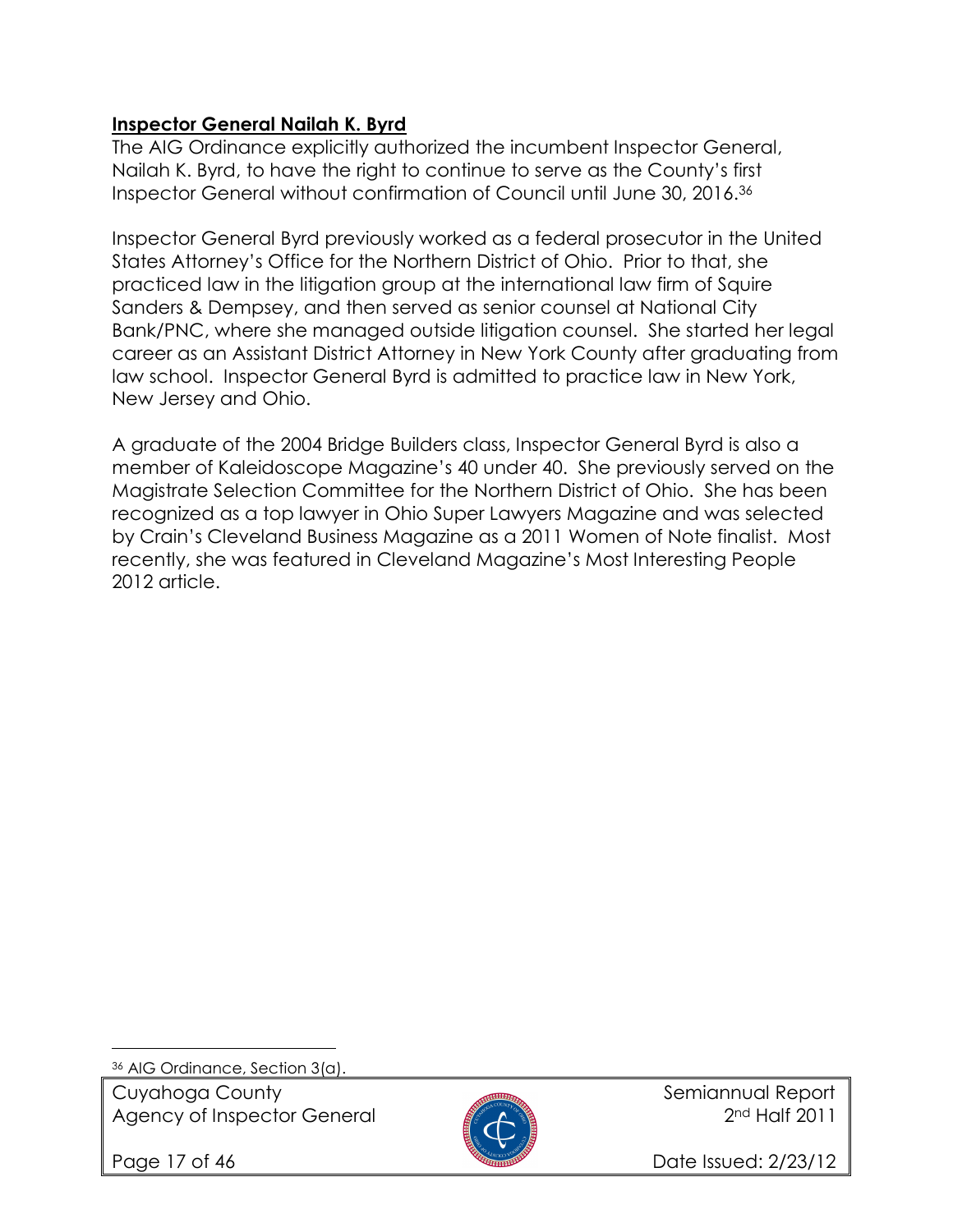## Section 2.2 AIG STRUCTURE

The AIG currently operates under the following organizational structure:



The Inspector General also possesses budgetary authority to fill one additional position in 2012. The Inspector General is in the process of finalizing the responsibilities for this position.

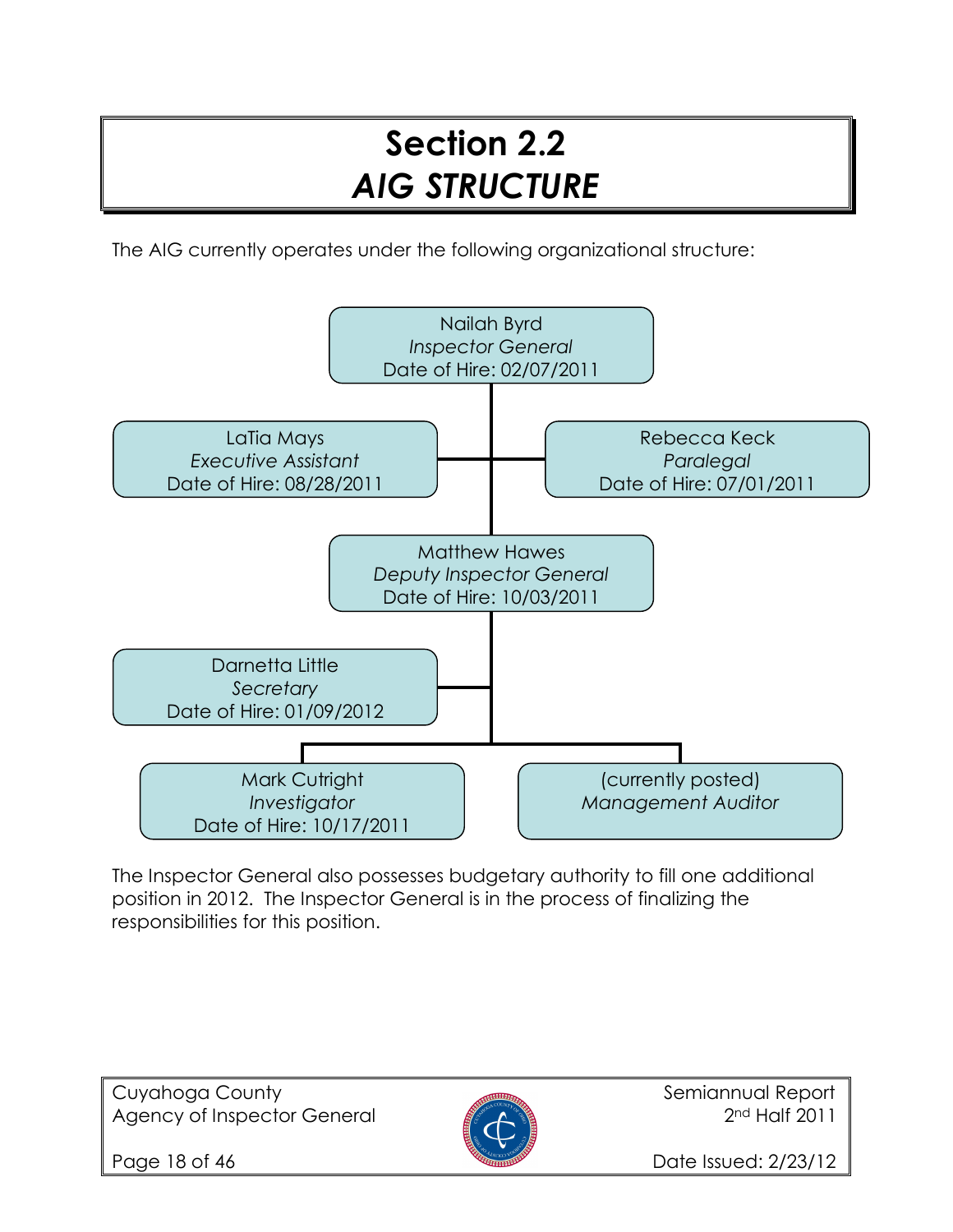## Section 2.3 AIG BUDGET

County Council granted the IG an initial budget allocation of \$375,000.00 for the second half of 2011.37 In addition, County Council mandated the County to exercise good faith efforts to provide the AIG with appropriately located office space and sufficient physical facilities, including office furniture, equipment, and software, commensurate with other County departments of similar size and needs.<sup>38</sup>

The following is a summary of the budget that was submitted to County Council in June 2011 and the actual expenditures for the budget period (July 1, 2011 – December 31, 2011):

| <b>Expense</b>                                                                                      | <b>Budget</b> | <b>Actual Expenditures</b> |
|-----------------------------------------------------------------------------------------------------|---------------|----------------------------|
| Salaries and Benefits                                                                               | \$331,565.00  | \$216,745.00               |
| <b>Other Operating Costs</b><br>(office supplies, postage,<br>print shop, training, travel,<br>etc. | \$28,000.00   | \$14,584.00                |
|                                                                                                     | \$359,565.00  | \$231,329.00               |

In addition to these costs, the Cuyahoga County Office of Budget and Management estimates an expense of \$67,369.00 was spent on the AIG to satisfy the facilities requirement (e.g., office space, furniture, computers, and telephones) in the AIG Ordinance. In an attempt to defray the costs associated with the establishment of the AIG, County Council has implemented a \$100 annual registration fee for all non-exempt County contractors and lobbyists. In 2011, the AIG collected \$64,900.00 in registration fees.

#### Total Cost to Taxpayers

| Salaries and Benefits                 | \$216,745.00     |
|---------------------------------------|------------------|
| <b>Other Operating Costs</b>          | \$14,584.00      |
| <b>Facilities</b>                     | \$67,369.00      |
| (Registration Fee)                    | $($ \$64,900.00) |
| TOTAL COST TO TAXPAYERS: \$233,798.00 |                  |

<sup>37</sup> AIG Ordinance, Section 2(e)(i). 38 AIG Ordinance, Section 2(f).

Cuyahoga County **Semiannual Report** Semiannual Report Agency of Inspector General 2012 2nd Half 2011



l

Page 19 of 46 **Date Issued: 2/23/12**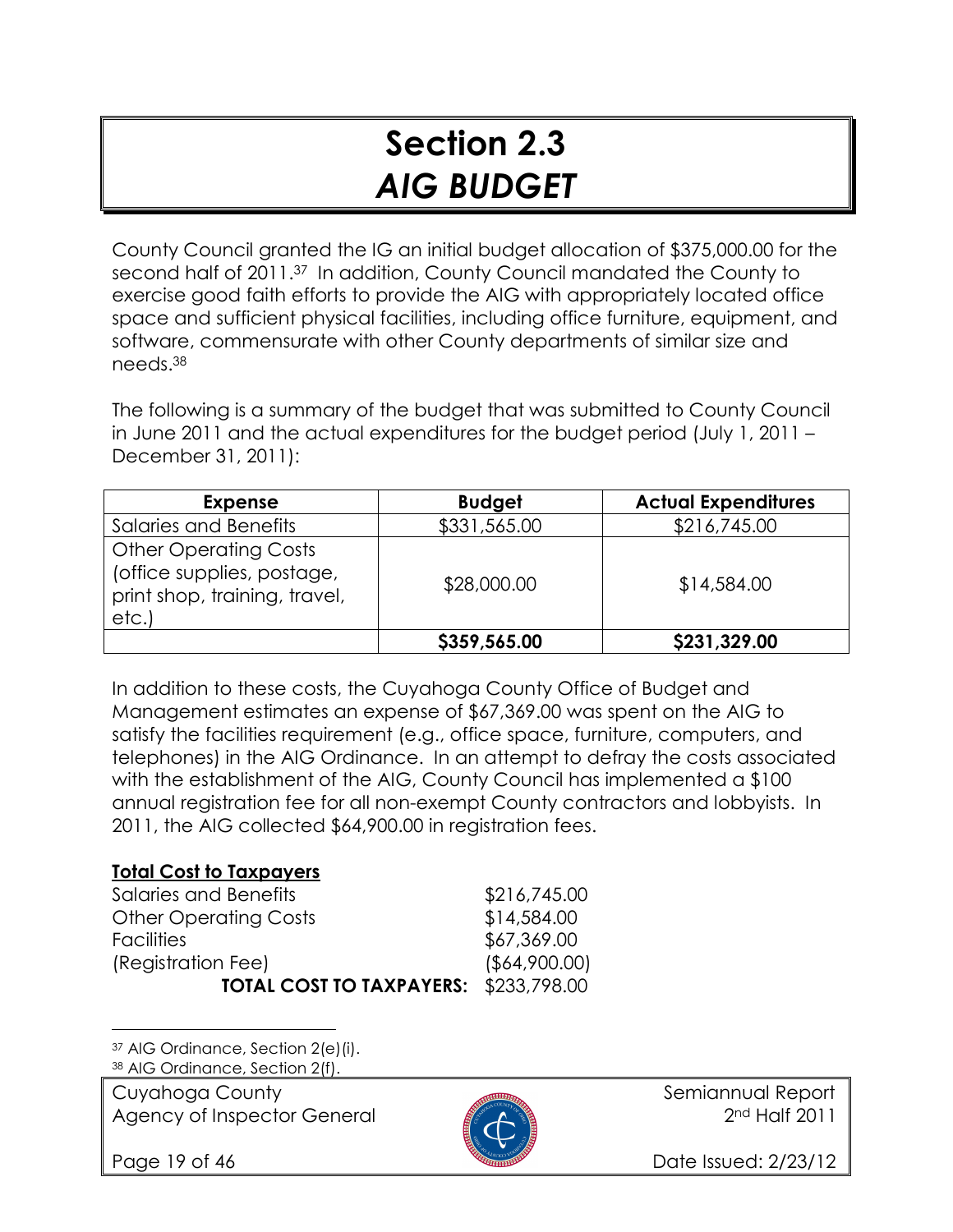# SECTION 3: INVESTIGATION

| 3.1 | <b>INVESTIGATION</b> |
|-----|----------------------|
|     | <b>PROCEDURES</b>    |

3.2 INVESTIGATION STATISTICS

## 3.3 SUMMARIES OF SIGNIFICANT CASES

Cuyahoga County and Semiannual Report Agency of Inspector General 2012 2nd Half 2011



Page 20 of 46 **Date Issued: 2/23/12**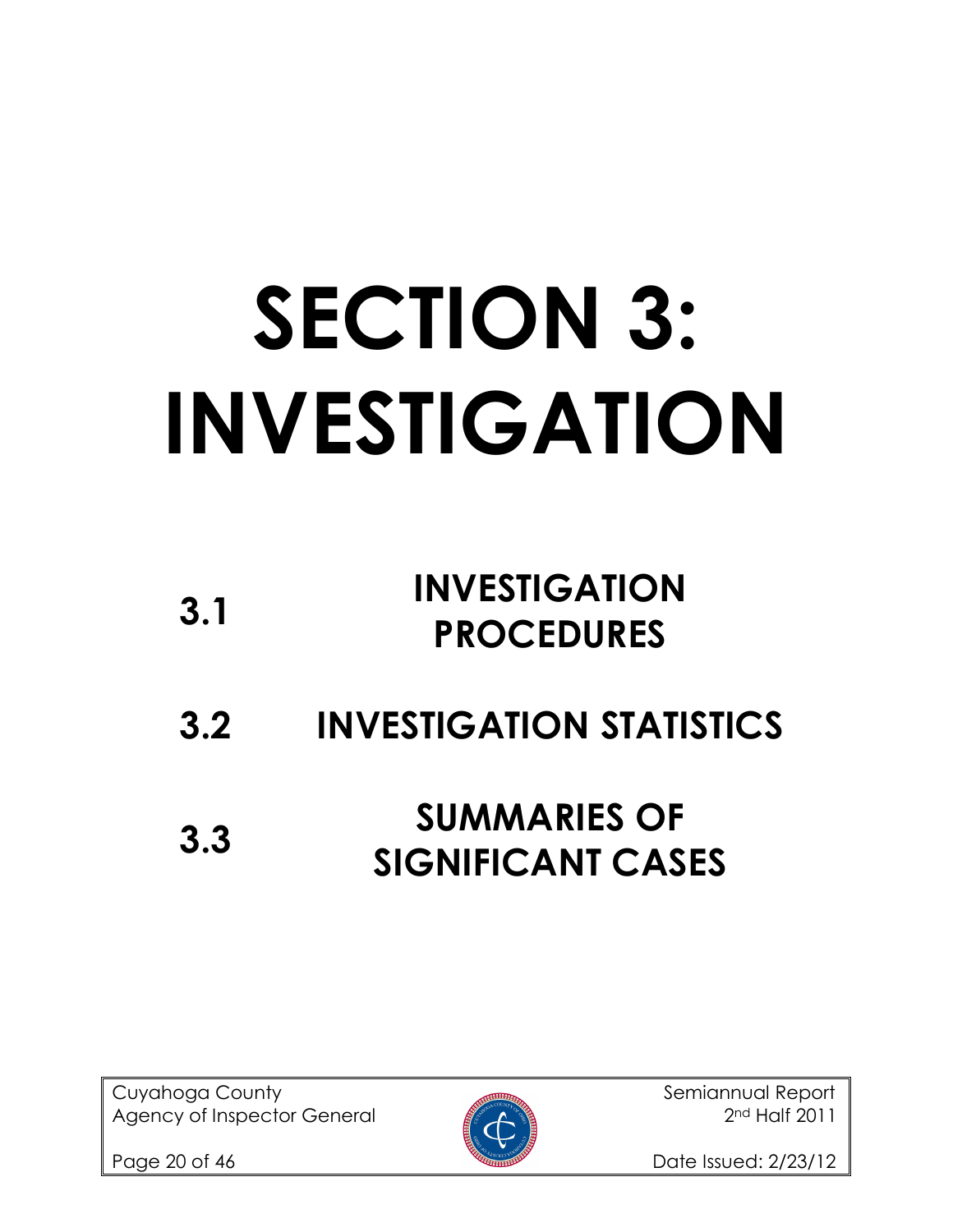## Section 3.1 INVESTIGATION PROCEDURES

#### **Purpose**

The AIG is working to create an investigation process that facilitates all of the following:

- 1) Responsiveness to all individuals who report allegations of wrongdoing;
- 2) Prioritization of resources on cases that yield the most savings for taxpayers;
- 3) Protection of the rights of all individuals accused of wrongdoing; and
- 4) Adherence to the Principles and Standards for Offices of Inspector General as developed and approved by the Association of Inspectors General (May 2004).

#### Intake

Whistleblower complaints from concerned employees and citizens provide the lifeblood of a successful inspector general office. Accordingly, the AIG has established the following mechanisms that allow potential whistleblowers to easily and discreetly file complaints:

- AIG Whistleblower Hotline (216-698-2999) This number is prominently displayed on the Inspector General's website and on posters distributed throughout all County buildings.
- Report a Concern Messages Individuals who click the "Report a Concern" link on the AIG and County Executive websites will be directed to an online complaint form. Submitted forms are confidentially e-mailed directly to AIG staff.
- Contact Ed Messages Complaints regarding fraud, waste or abuse that are submitted to the County Executive's "Contact Ed" program are forwarded to the AIG for review.

Cuyahoga County and Semiannual Report Agency of Inspector General 2012 2nd Half 2011



Page 21 of 46 **Date Issued: 2/23/12**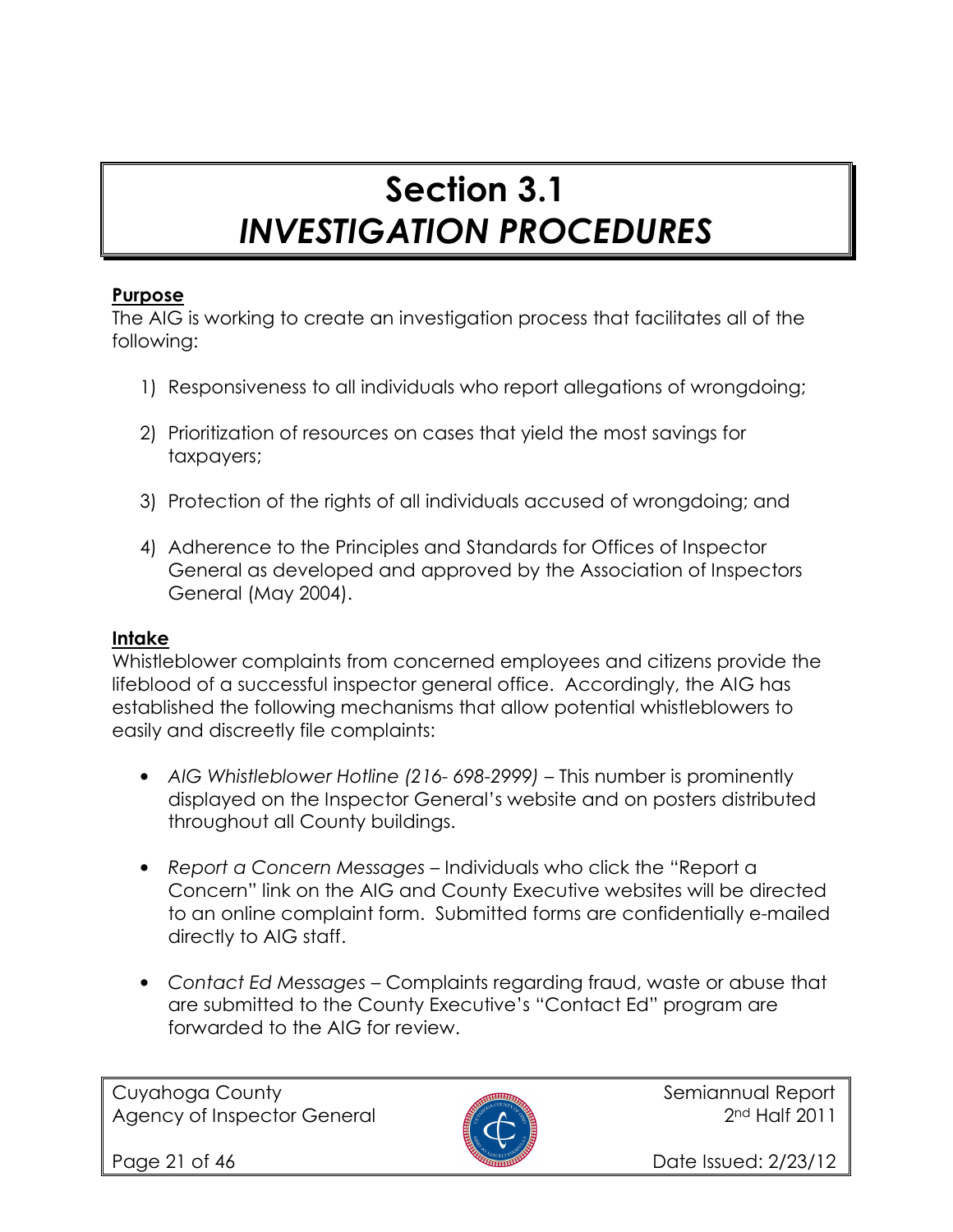- Direct Phone/Mail/Walk-In Individuals are always permitted to directly contact AIG staff with complaints or concerns.
- Referral From County Officials County officials are encouraged to forward any complaints regarding fraud, waste or abuse to the AIG.

#### **Triage**

All complaints received by the AIG are referred to the Inspector General for preliminary review. The Inspector General, in consultation with staff, will review each complaint for the following elements:

- Jurisdiction Does the AIG have jurisdiction over the subject of the complaint?
- Sufficiency of Information Does the complaint present sufficient information to warrant further inquiry?
- Source of information How reliable is the source of the information?
- Nature of the alleged wrongdoing What is the actual negative impact of the alleged wrongdoing if it is in fact occurring?
- Potential for exposing systemic issues Does the complaint raise larger systemic issues that may need to be addressed?

After weighing each of these factors, the Inspector General will issue one of the following preliminary decisions on each case:

- Decline Investigation for Lack of Jurisdiction The AIG will not investigate the allegations in the complaint because they fall outside of the jurisdiction of the AIG. When appropriate, however, the AIG will refer the complaint to the proper entity with jurisdiction to address the complaint.
- Decline Investigation for Lack of Information The AIG will not initiate investigation where a complaint lacks sufficient detailed allegations of wrongdoing.
- Management Inquiry A management inquiry is a complaint that is forwarded to department management with a response requirement. The AIG will review the response to determine if further investigation is warranted. The management inquiry will generally require the department to respond to the veracity of the specific allegation and to

Cuyahoga County **Semiannual Report** Semiannual Report Agency of Inspector General 2011



Page 22 of 46 **Date Issued: 2/23/12**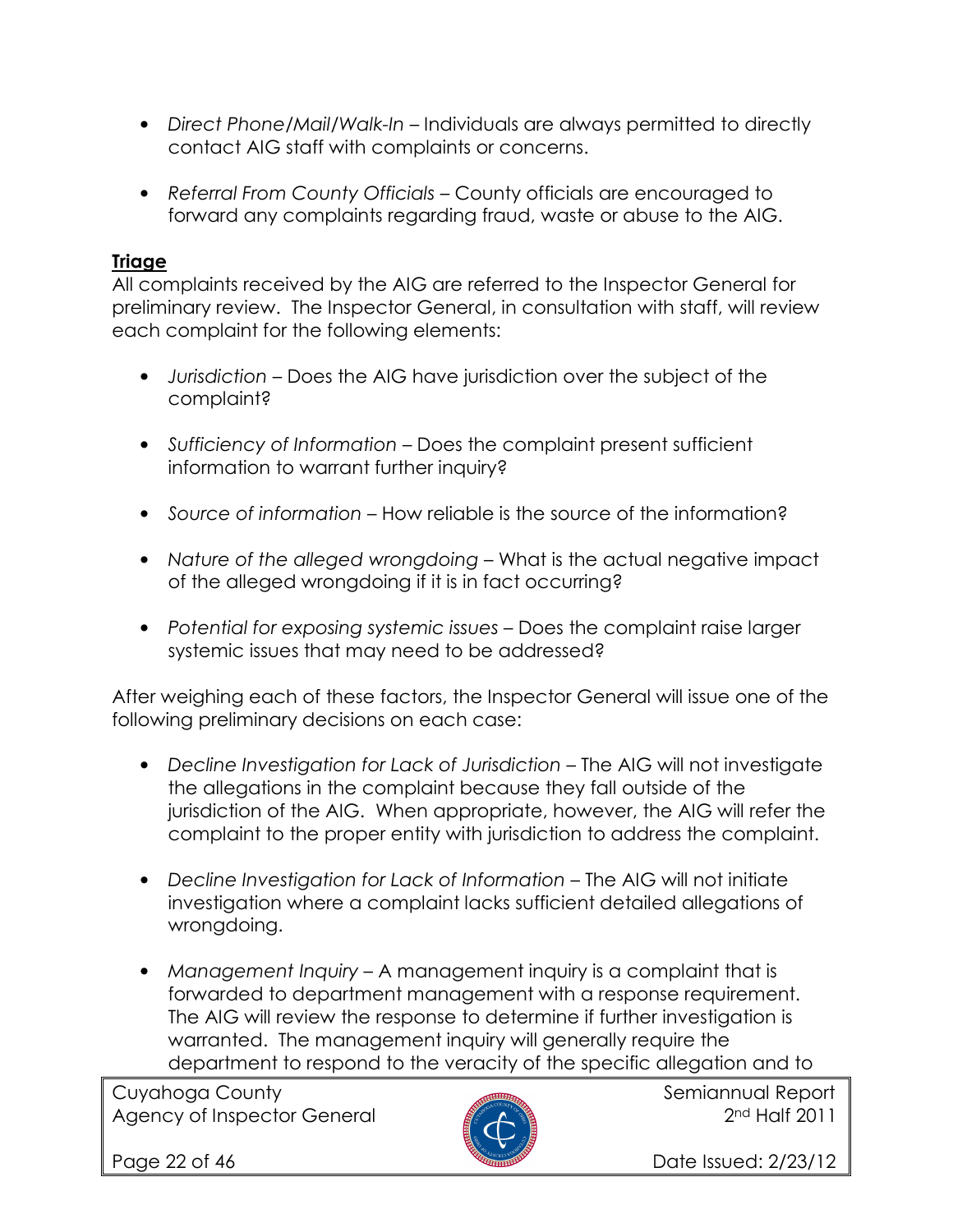cite to any corrective actions taken. A management inquiry is typically used when the allegations are specific, but minor if true.

- Management Referrals A management referral is a complaint that is forwarded to department management with no response requirement. Management referrals are used when the complaint alleges behavior that is best addressed by the Department or by Human Resources.
- Initiate Investigation Complaints that are assigned for investigation.

#### Investigation and Determination

All Investigations are conducted under the direction of either the Inspector General or Deputy Inspector General. Final investigation reports and recommendations are submitted to the Inspector General for review and approval. The Inspector General will issue one or more of the following responses on each completed investigation:

- No Violation The investigation failed to reveal sufficient evidence of any wrongdoing. A "No Violation" finding, though, may be accompanied by a Management Referral if the investigation revealed other information that requires some form of corrective action.
- Referral for Outside Investigation/Prosecution When the Inspector General reasonably believes that a possible violation of any state, federal, or local law, rule, regulation, or policy has taken place, the AIG Ordinance requires that he/she notify the appropriate civil, criminal, or administrative agencies in charge with enforcement of said violation.
- Referral to County Executive In the case of a possible violation of a rule, regulation, or policy governing a County employee, the AIG Ordinance requires the Inspector General to notify the County Executive and the Department of Human Resources.
- Management Referral Case is referred back to Department management with corrective action recommendations.

Cuyahoga County **Semiannual Report** Semiannual Report Agency of Inspector General 2012 2nd Half 2011



Page 23 of 46 **Date Issued: 2/23/12**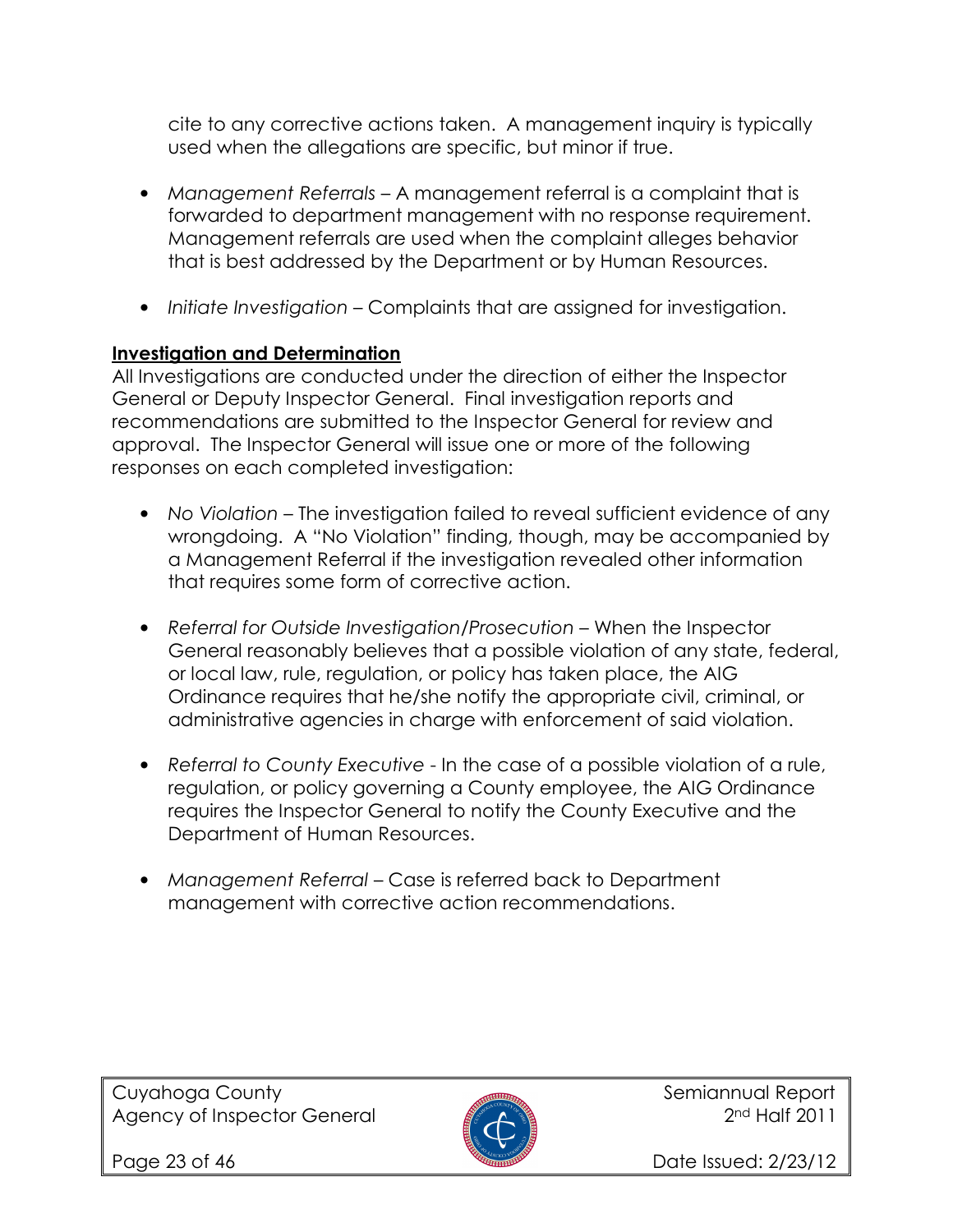#### Investigation Process Map



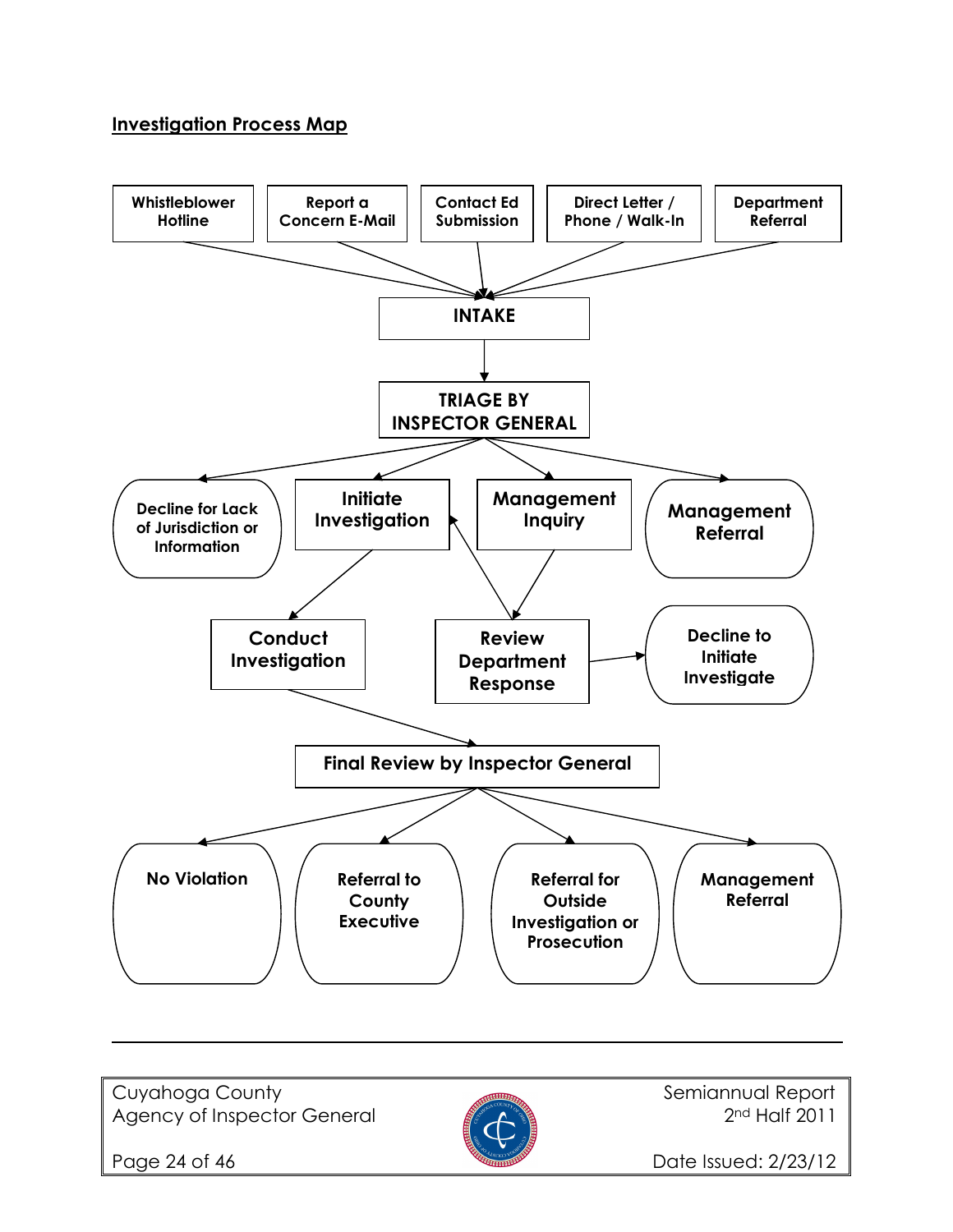### Section 3.2 INVESTIGATION STATISTICS

#### First Half of 2011

This Semi-Annual Report covers from July 1, 2011 through December 31, 2011. As of July 1, 2011, though, thirty four (34) complaints received during the first half of the year were still considered open. The following is a summary of the disposition of those thirty four (34) cases.

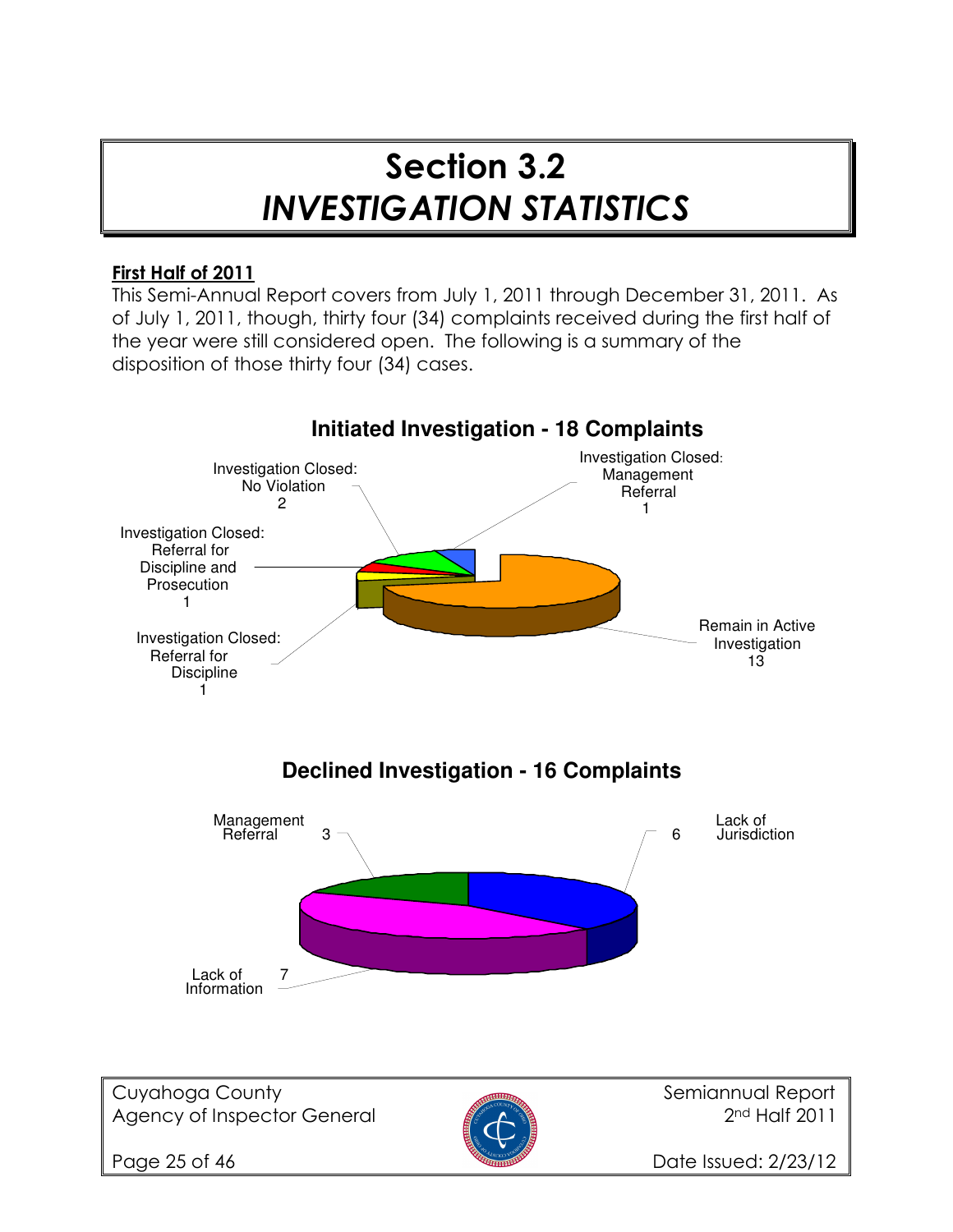#### Second Half of 2011

The AIG received one hundred ninety four (194) complaints from July 1, 2011 through December 31, 2011. The following is a summary of the nature and disposition of these complaints.



#### Source of Complaint

#### Method of Referral



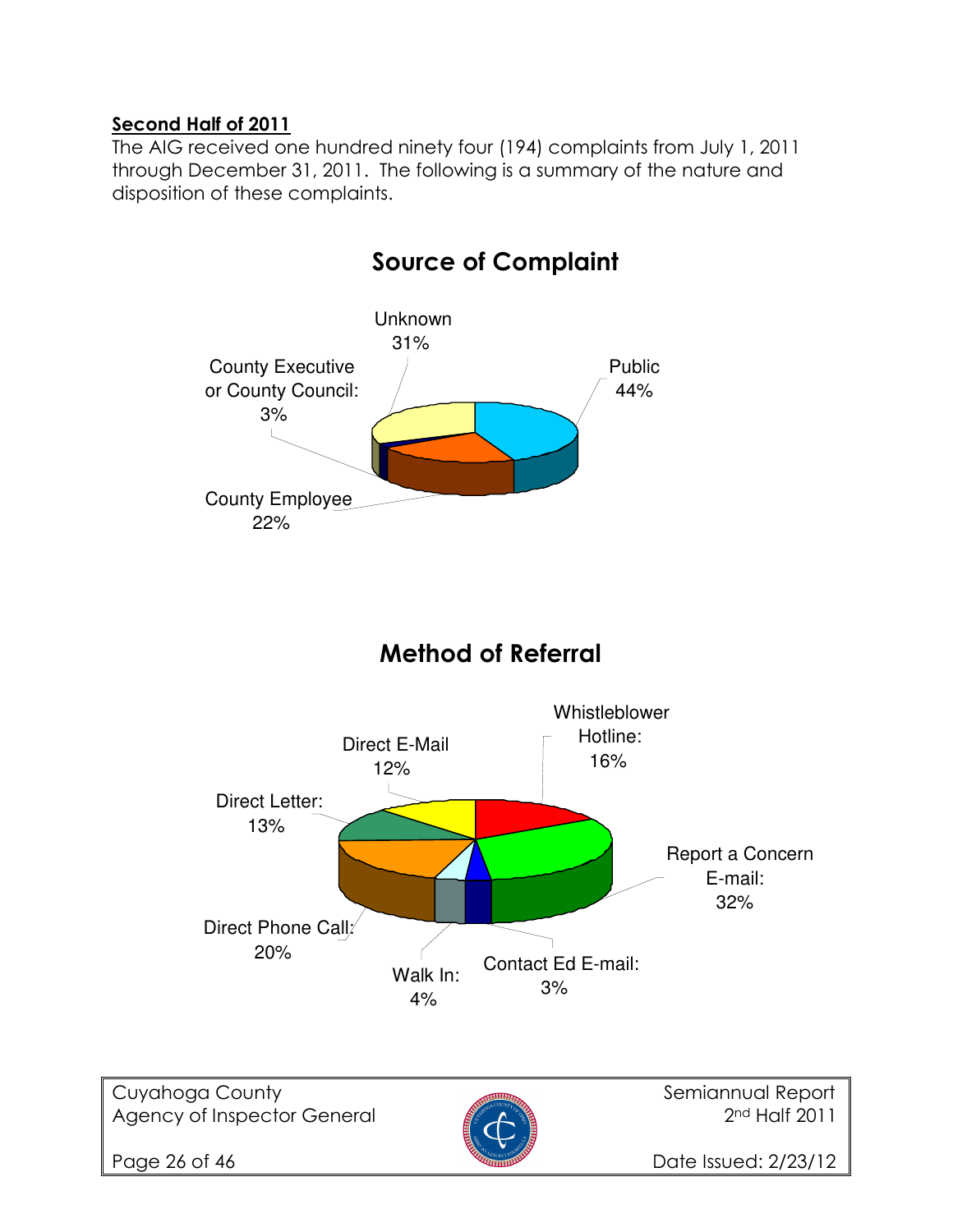

#### **Subject Department**

Cuyahoga County **Semiannual Report** Semiannual Report Agency of Inspector General 2011



Page 27 of 46 **Date Issued: 2/23/12**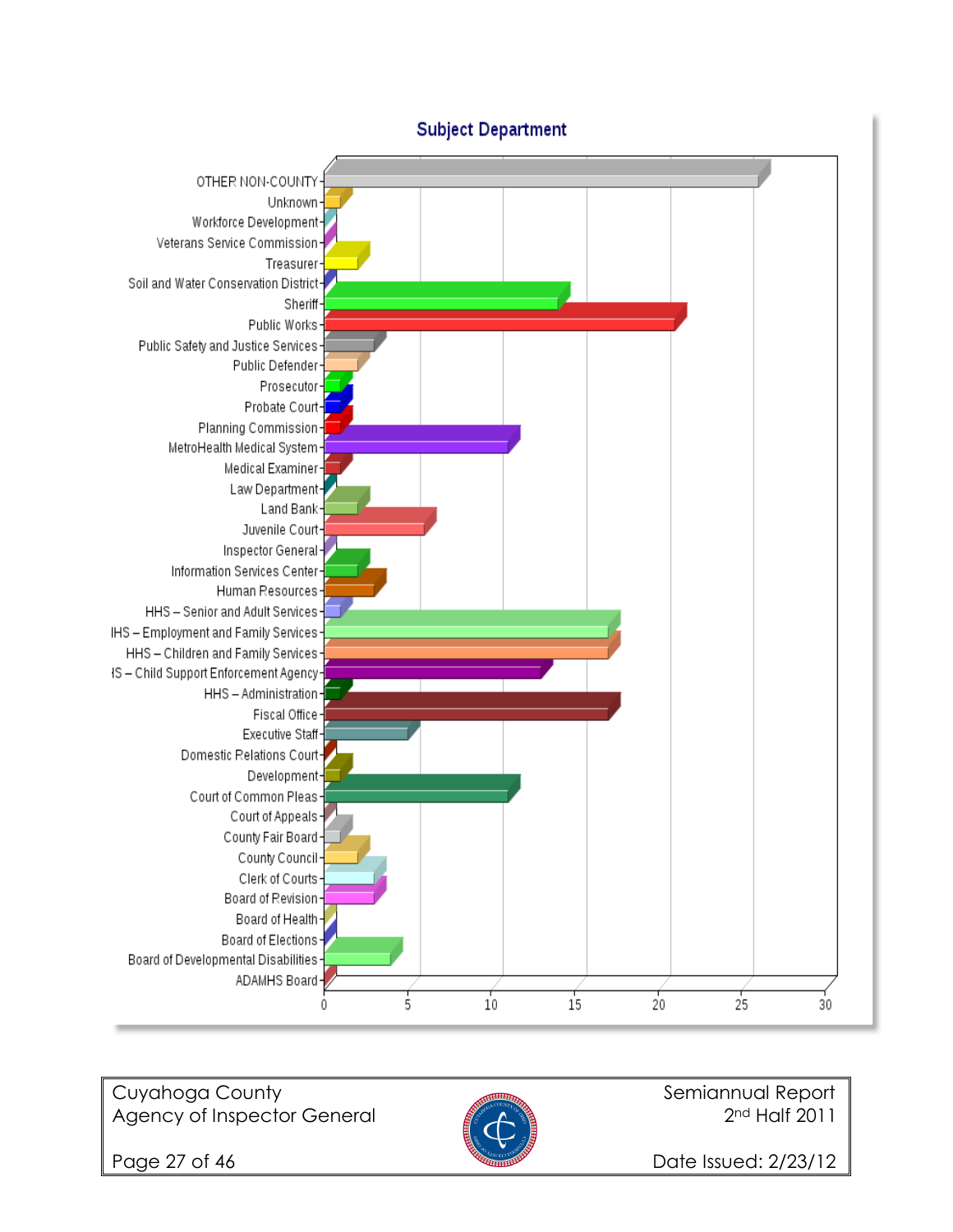#### Complaint Disposition



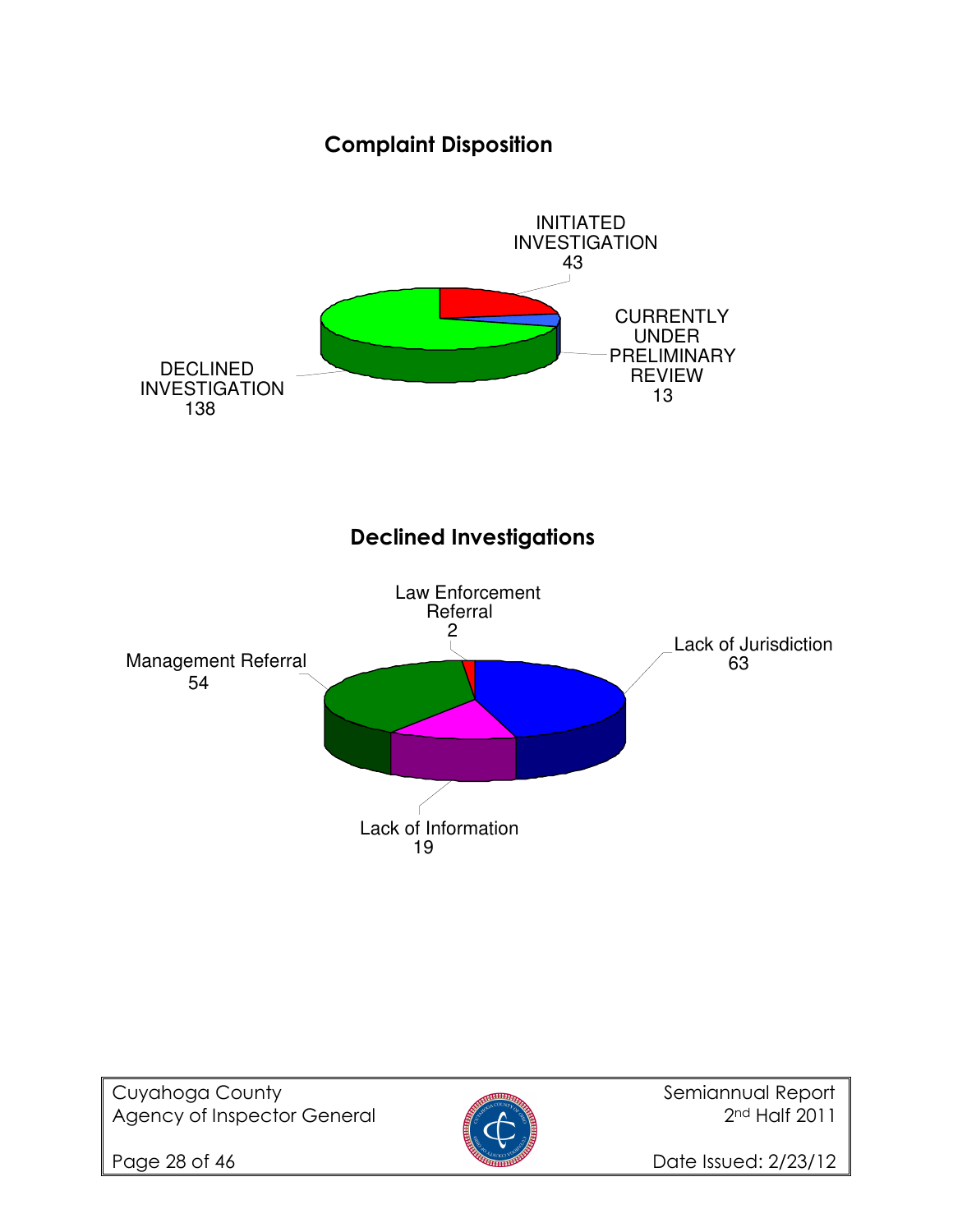



Page 29 of 46 **Date Issued: 2/23/12**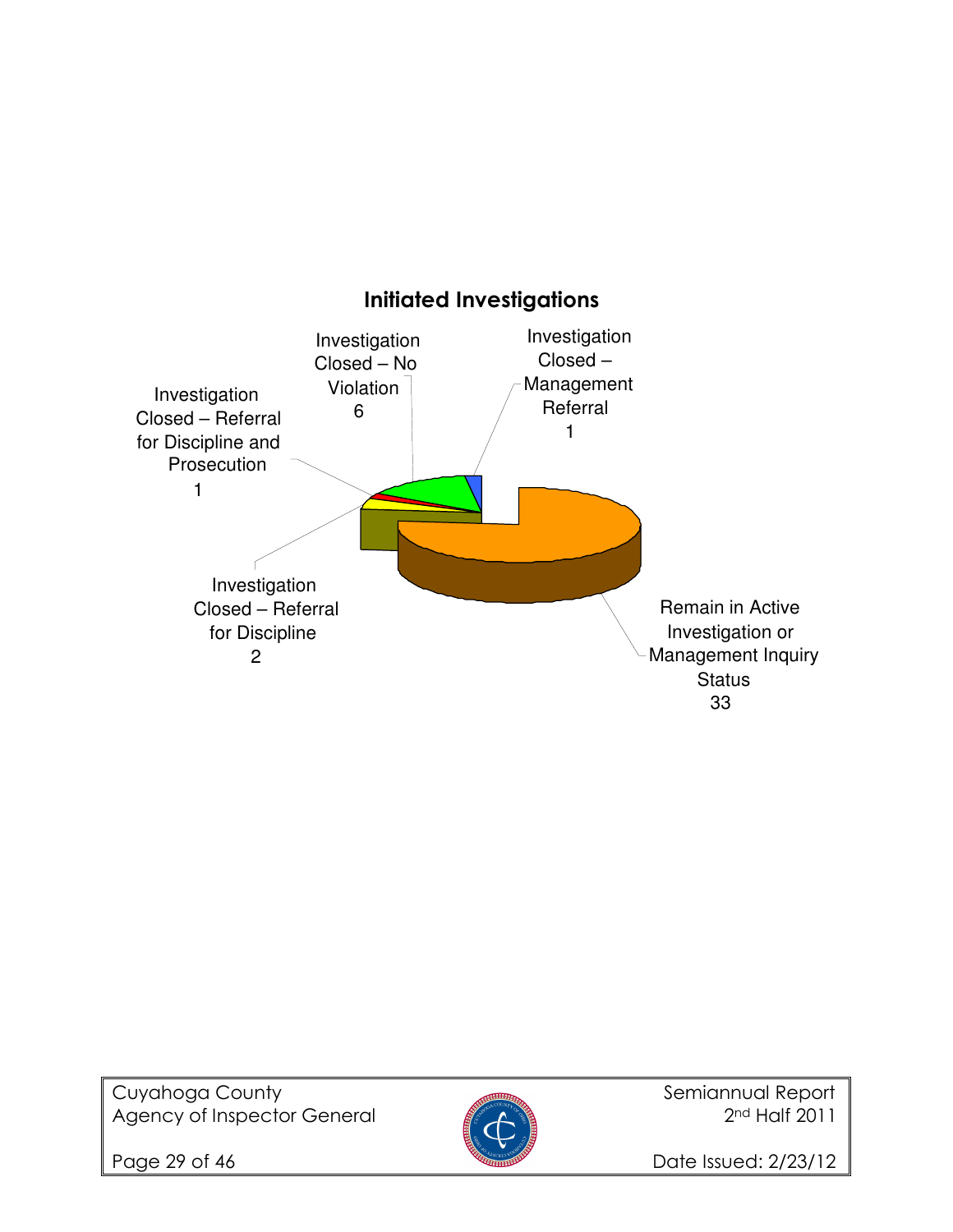

## **Investigations Initiated**

Cuyahoga County<br>Agency of Inspector General Agency of Inspector General Agency of Inspector Ceneral Agency of Inspector General



Page 30 of 46 **Date Issued: 2/23/12**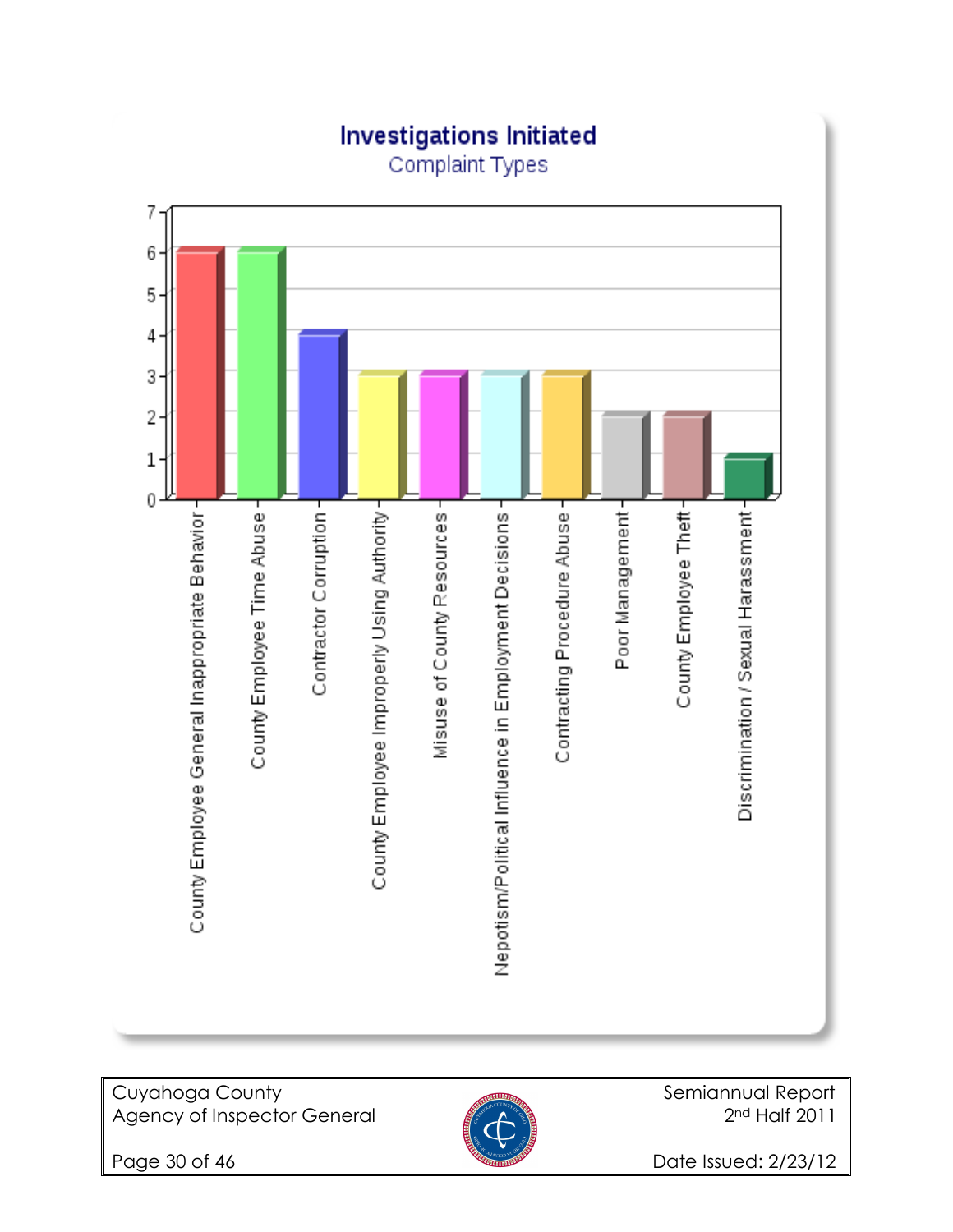### Section 3.3 SUMMARIES OF SIGNIFICANT CASES

#### **Investigations**

CASE NUMBER: INVEST-000070

| <b>SUBJECT(S) INFO:</b> |                    |
|-------------------------|--------------------|
| Name:                   | Terrance Carr      |
| Position:               | Ironworker Foreman |
| Department:             | Public Works       |
|                         |                    |

**SOURCE OF REFERRAL:** Employee Complaint

**METHOD OF REFERRAL:** Direct E-mail

#### ALLEGATION(S):

- 1) Terrance Carr ("Carr") frequently visits local bars while on duty and drinks alcohol during these visits. A whistleblower stated that he/she observed Carr at a bar in Lakewood drinking alcohol during regular working hours.
- 2) The Ironworkers located in the Justice Center drink alcohol in their office while on duty. A whistleblower indicated that he/she observed an employee removing of a garbage bag full of beer cans from the Ironworkers office.

**INVESTIGATION SUMMARY:** Initial investigation involved a review of the three employees' punch clock and garage swipe records. Carr's records revealed over four hundred twenty four (424) hours of time in 2011 where Carr was away from his primary work location in his personal vehicle. In light of this, surveillance of Carr was conducted on five separate days. Carr was observed leaving the Justice Center and going to bars in Cleveland and Lakewood on four of the five days. Subsequent review of payroll records indicated that he was on the clock for three of these four days. In addition, investigators conducted a search of the Ironworkers office for signs of alcohol use. This search, however, failed to reveal any indication of alcohol use.

Cuyahoga County **Semiannual Report** Semiannual Report Agency of Inspector General 2012 2nd Half 2011



Page 31 of 46 **Date Issued: 2/23/12**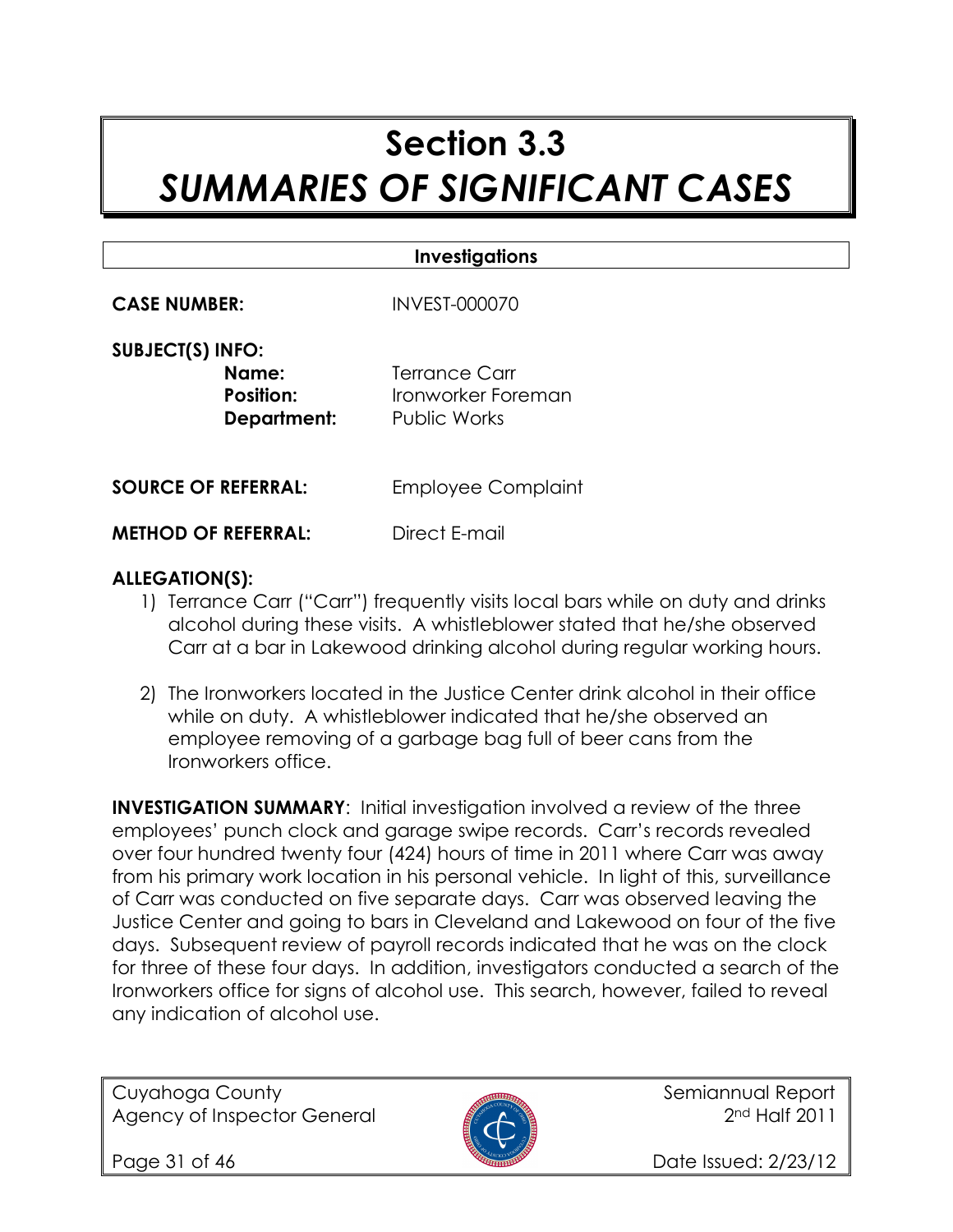#### RECOMMENDATION(S):

- 1) Referral to County Executive and Human Resources Department for disciplinary action for Carr.
- 2) Issued finding of no violation for other Ironworkers.
- 3) Referral to County Prosecutor for criminal prosecution review.
- 4) Referral to Public Works Director to address supervisory neglect.
- 5) Initiation of follow-up investigation to address timekeeping issues amongst trades employees.

#### RESULT(S):

- 1) Carr removed from the workplace. Carr (Annual Salary \$72,924.80) has submitted resignation effective February 25, 2012.
- 2) Criminal investigation still ongoing.
- 3) Estimated that Carr's behavior cost the County approximately \$15,000 in lost time in 2011. It is also believed that this behavior has occurred for a significant amount of time prior to 2011.

#### CASE NUMBER: INVEST-000002

#### SUBJECT(S) INFO:

| Name:                      | Linda Rybak              |
|----------------------------|--------------------------|
| <b>Position:</b>           | Program Officer 4        |
| Department:                | Human Resources          |
| <b>SOURCE OF REFERRAL:</b> | <b>Public</b>            |
| <b>METHOD OF REFERRAL:</b> | Whistleblower Phone Call |

ALLEGATION(S): Linda Rybak ("Rybak") knowingly engaged in fraudulent activities that led to her improperly obtaining a promotion and increase in pay. The complainant cited to the series of newspaper articles regarding the County Corruption Investigation, wherein it is alleged that Rybak's husband, Robert Rybak, bribed former Cuyahoga County Commissioner Jimmy Dimora ("Dimora") in exchange for Dimora securing a promotion and raise for Rybak in April of 2008. Complainant alleges that Rybak's continued receipt of the benefits of this fraudulent promotion is inappropriate.

INVESTIGATION SUMMARY: The investigation consisted of a review of Rybak's personnel records, Robert Rybak's plea agreement with the Federal Government, and transcripts from the Dimora trial. The information contained in these documents demonstrated that Rybak did actively conspire with her

Cuyahoga County **Semiannual Report** Semiannual Report Agency of Inspector General 2011



Page 32 of 46 **Date Issued: 2/23/12**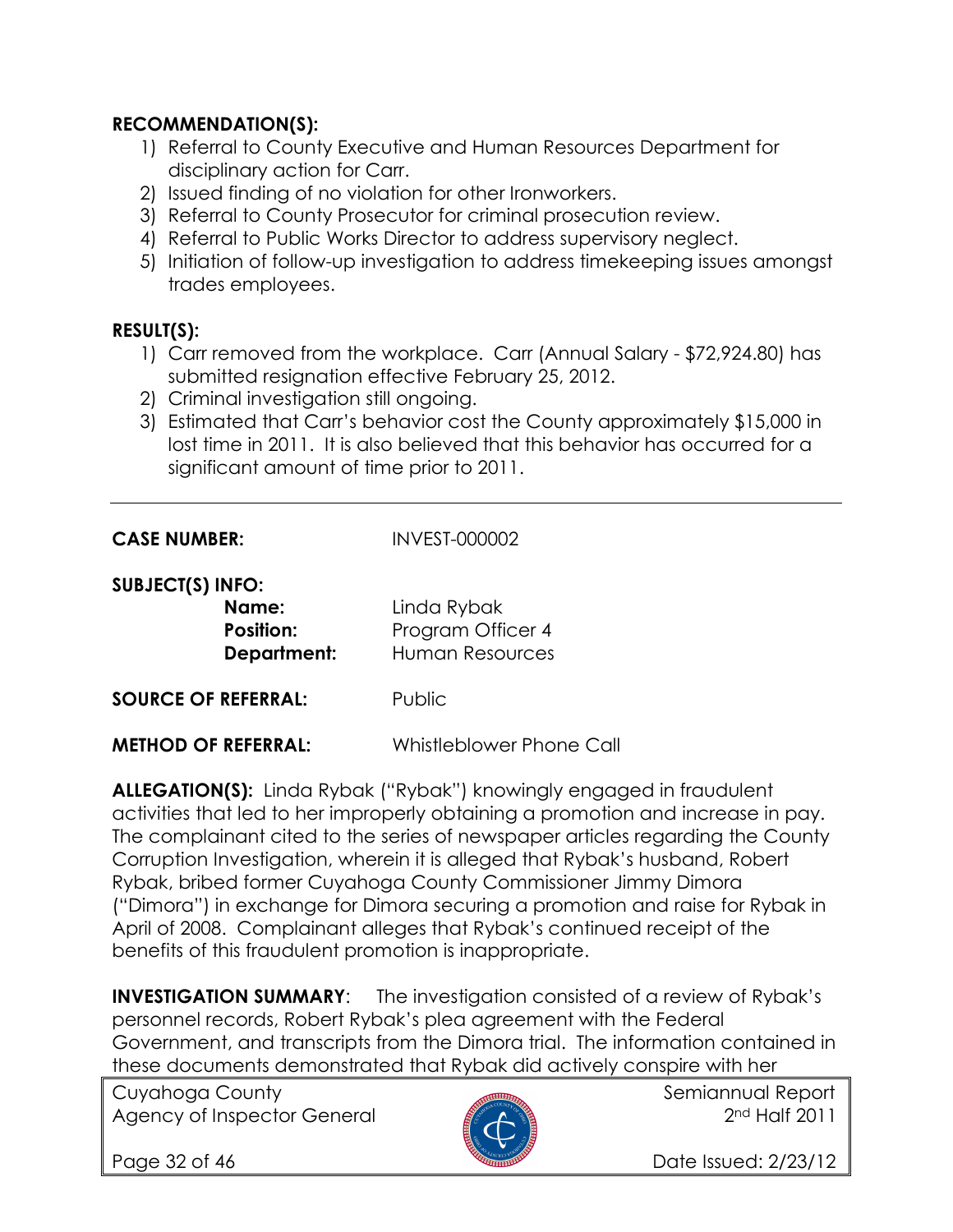husband, Dimora, former County employee J. Kevin Kelley, and former Cuyahoga County Commissioner Peter Lawson Jones to improperly secure a promotion and raise in salary.

#### RECOMMENDATION(S):

1) Referral to County Executive and Human Resources Department for disciplinary action.

#### RESULT(S):

1) Rybak (Annual Salary - \$53,726.40) was terminated effective February 14, 2012.

| <b>CASE NUMBER:</b>                                                 | INVEST-000153                                                            |
|---------------------------------------------------------------------|--------------------------------------------------------------------------|
| <b>SUBJECT(S) INFO:</b><br>Name:<br><b>Position:</b><br>Department: | Mark Lime<br><b>Chief of Criminal Division</b><br><b>Clerk of Courts</b> |
| <b>SOURCE OF REFERRAL:</b>                                          | Public                                                                   |
| <b>METHOD OF REFERRAL:</b>                                          | Walk-In                                                                  |

ALLEGATION(S): Complainant alleged that the director of the criminal division, Mark Lime ("Lime"), stole at least \$2000 in cash bond forfeiture payments over the past 12 months.

**INVESTIGATION SUMMARY:** The investigation involved witness interviews, review of security camera tapes, and examination of applicable records. The investigation revealed sufficient evidence that Lime was engaging in a pattern of stealing cash bond forfeiture payments. Videotape evidence clearly documented Lime's acceptance of cash payments and his failure to turn the cash over to the cashiers. The investigation also revealed evidence that Lime was stealing cash criminal reparation fee payments on a periodic basis.

#### RECOMMENDATION(S):

- 1) Referral to County Executive and Human Resources Department for disciplinary action.
- 2) Referral to County Prosecutor for criminal prosecution review.
- 3) Referral to Clerk of Courts to review cash handling procedures.

Cuyahoga County and Semiannual Report Agency of Inspector General 2011



Page 33 of 46 **Date Issued: 2/23/12**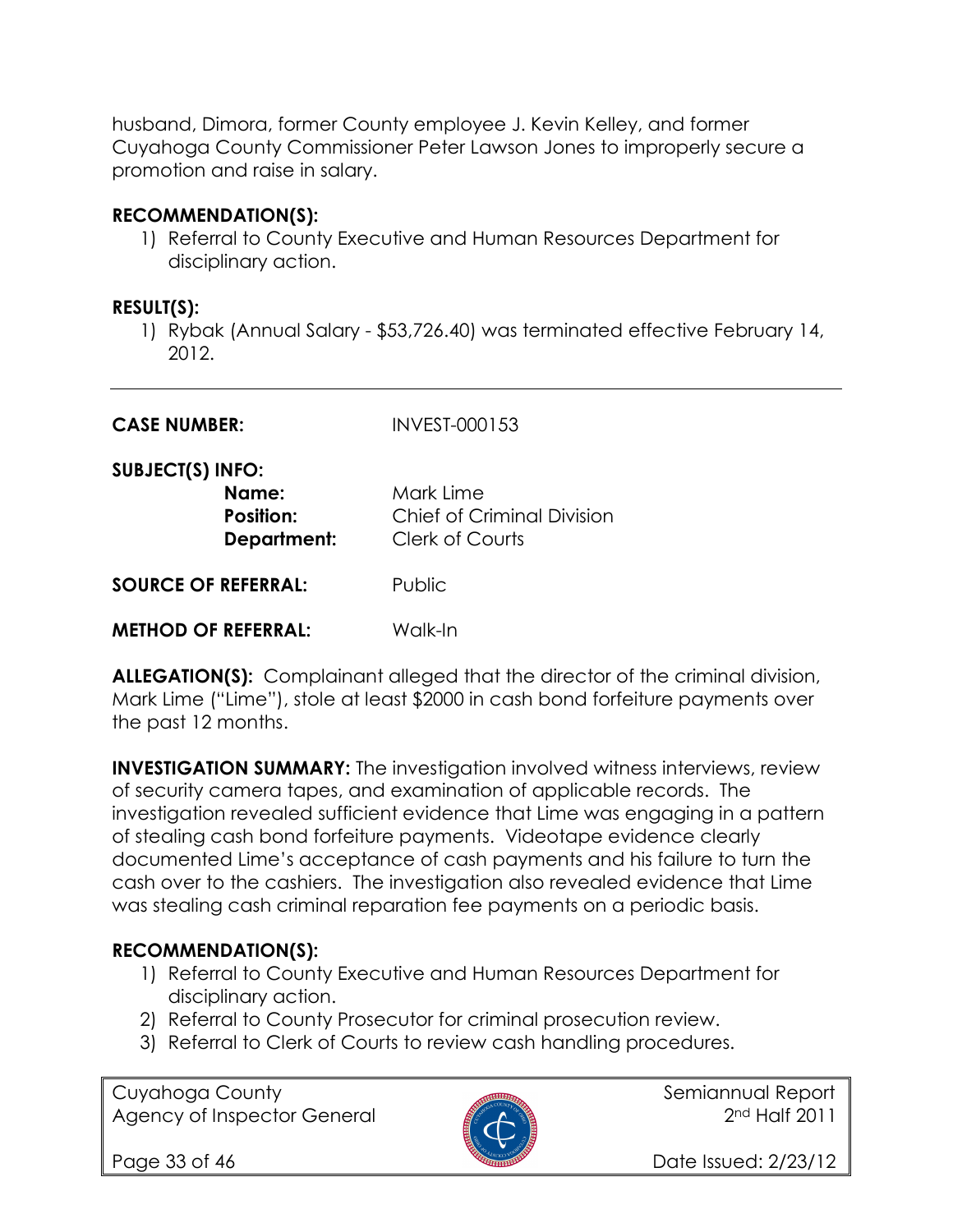#### RESULT(S):

- 1) Lime's (Annual Salary \$60,582.07) employment was terminated effective September 16, 2011.
- 2) Criminal investigation still ongoing.
- 3) Although it is unclear the exact amount that Lime stole, it is clear that Lime stole a minimum of \$2,500 in bond forfeiture payments in the twelve months prior to his termination. It is believed, though, that Lime stole a significant additional amount of cash criminal reparation fee payments.

| <b>CASE NUMBER:</b>        | INVEST-000111                                  |
|----------------------------|------------------------------------------------|
| <b>SUBJECT(S) INFO:</b>    |                                                |
| Name:                      | Tracie Washington                              |
| <b>Position:</b>           | Program Officer 2 (Mediator)                   |
| Department:                | Public Safety and Justice Services (Mediation) |
| <b>SOURCE OF REFERRAL:</b> | <b>Public</b>                                  |

METHOD OF REFERRAL: "Contact Ed" E-Mail

ALLEGATION(S): Complainant owns a home on Cleveland's near west side. Complainant alleged that her neighbors have been engaged in an ongoing pattern of harassing behavior towards herself and her sister. The neighbors resided in a home that is owned by the Cuyahoga Metropolitan Housing Authority ("CMHA") through a "scattered site" low income public housing program. This harassing behavior was exacerbated by the alleged participation of a County employee named Tracie Washington ("Washington"). Washington allegedly was using her position with the County to threaten Complainant.

INVESTIGATION SUMMARY: The investigation involved witness interviews and review of security camera tape provided by Complainant. The security videotape confirmed that Washington made several threats to Complaint that involved her County employment (e.g., "I work for the County…I know the law…I'll have the County at your door tomorrow."). The videotape also showed that Washington flashed her County Identification Badge to Complainant in a threatening manner (i.e., "look at this, I work for the County").

#### RECOMMENDATION(S):

- 1) Referral to County Executive and Human Resources Department for disciplinary action.
- 2) Referral to CMHA Police Department for investigation.

Cuyahoga County **Semiannual Report** Semiannual Report Agency of Inspector General 2011



Page 34 of 46 **Date Issued: 2/23/12**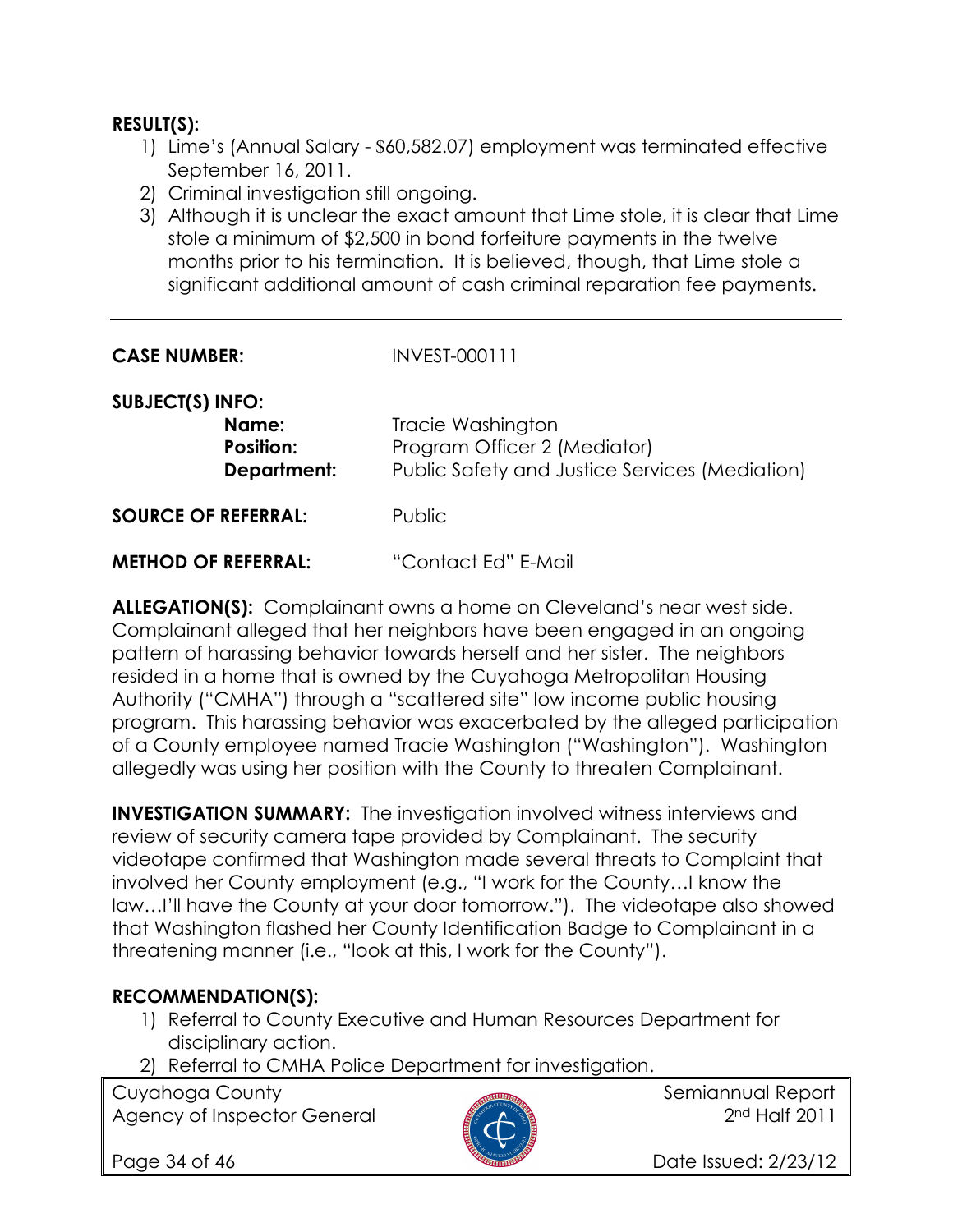#### RESULT(S):

- 1) Washington's (Annual Salary \$ 40,331.20) employment was terminated effective January 12, 2012.
- 2) CMHA police completed an investigation and successfully evicted Complainant's neighbors.

#### Reviews

| <b>ISSUE NAME:</b>          | The Friends of the Monument Donations |
|-----------------------------|---------------------------------------|
| <b>DEPARTMENT INVOLVED:</b> | Soldiers and Sailors Monument         |
| <b>SOURCE OF REFERRAL:</b>  | County Council                        |

**ISSUE SUMMARY:** The Cuyahoga County Soldiers and Sailors Monument (the "Monument") is maintained by the Soldiers and Sailors Monument Commission (the "Commission") which was created by Chapter 345 of the Ohio Revised Code. By law the Commission is prohibited from raising money for the Monument. Therefore, the Commission created a 501(C)(3) in the name of The Friends of the Monument ("The Friends"). The Friends is able to raise money to maintain the Monument.

In 2005, a restoration project was undertaken on the Monument. The County provided approximately two million dollars (\$2,000,000) from the General Fund to fund the project. The County provided the funding to The Friends with the understanding that the money would be reimbursed. All money was to be used solely for renovations costs associated with the Monument.

The Friends received additional funds for this project from grants and donations. Specifically, a grant from the State of Ohio for five hundred thousand dollars (\$500,000) was given to The Friends in late 2010 or early 2011. This grant was given through the Ohio Cultural Facilities Commission (the "OCFC Grant"). Over \$250,000 was also donated to The Friends. This money was specifically earmarked to pay for renovations. The National Park Service also provided ninety-eight thousand dollars (\$98,000) (the "NPS Grant") to The Friends.

Funds from the OCFC Grant eventually were returned to the County. Funds from other donations and from the NPS Grant have not been returned to the County.

Cuyahoga County and Semiannual Report Agency of Inspector General 2011



Page 35 of 46 **Date Issued: 2/23/12**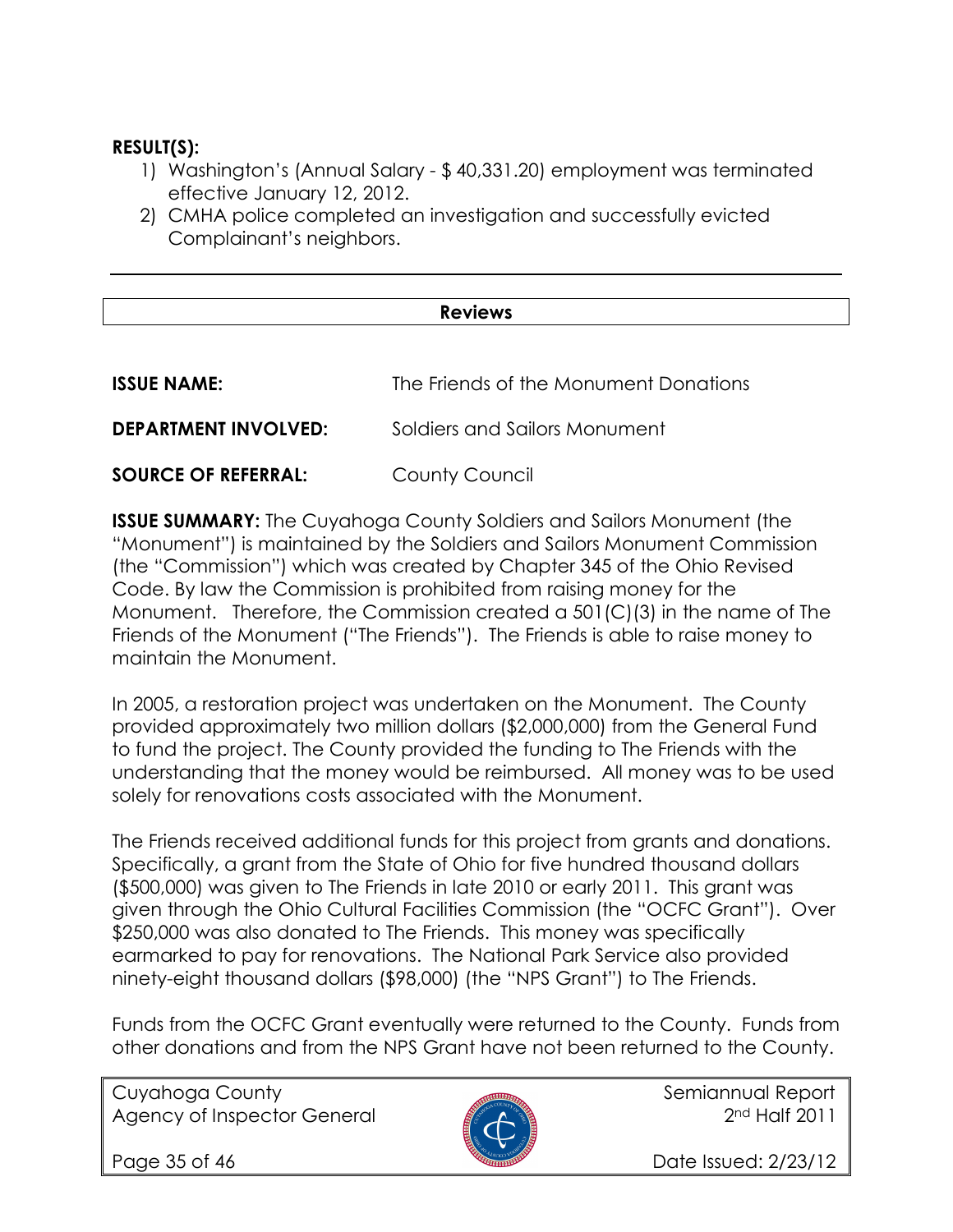The Friends maintain a bank account with UBS Bank which holds the funds that are due to the County. As of the June 2011 banking statement, the balance in that account totals \$253,083.96. The bank statements contain numerous transactions indicating that the money in the account is used to pay nonrenovation related expenses such as electric bills, copying costs and toner, plants, and insurance.

Neil Evans, the former President of the Board of Directors of both the Commission and The Friends, agrees that the money from the UBS account should be returned to the County. Also, in a letter dated May 23, 2011, Council President C. Ellen Connally expressed her belief that the County is entitled to the money in The Friends' account.

#### RECOMMENDATION(S):

1) Issued letter to Law Director on August 26, 2011 recommending that the Law Department send a demand letter to the Friends seeking reimbursement of the remaining funds in the UBS bank account.

#### RESULT(S):

1) The Law Department attempted to negotiate a resolution of this issue. When negotiations failed, the Law Department issued a letter to the Friends on January 6, 2012 demanding return of the approximately \$260,000 owed to the County.

**ISSUE NAME:** Sheriff Appraiser's Property Tax Debt

**DEPARTMENT INVOLVED:** Sheriff / Executive Staff

**SOURCE OF REFERRAL:** Anonymous

**ISSUE SUMMARY:** The AIG received an allegation that a candidate for an appraisal position in the Sheriff's Department has over \$50,000 in property tax debt. Subsequent investigation revealed that this individual owed in excess of \$16,000 in delinquent property taxes and owned several properties currently in foreclosure. The investigation also revealed that the individual had close business relationships with an individual charged in the County Corruption Investigation.

Cuyahoga County and Semiannual Report Agency of Inspector General 2011



Page 36 of 46 **Date Issued: 2/23/12**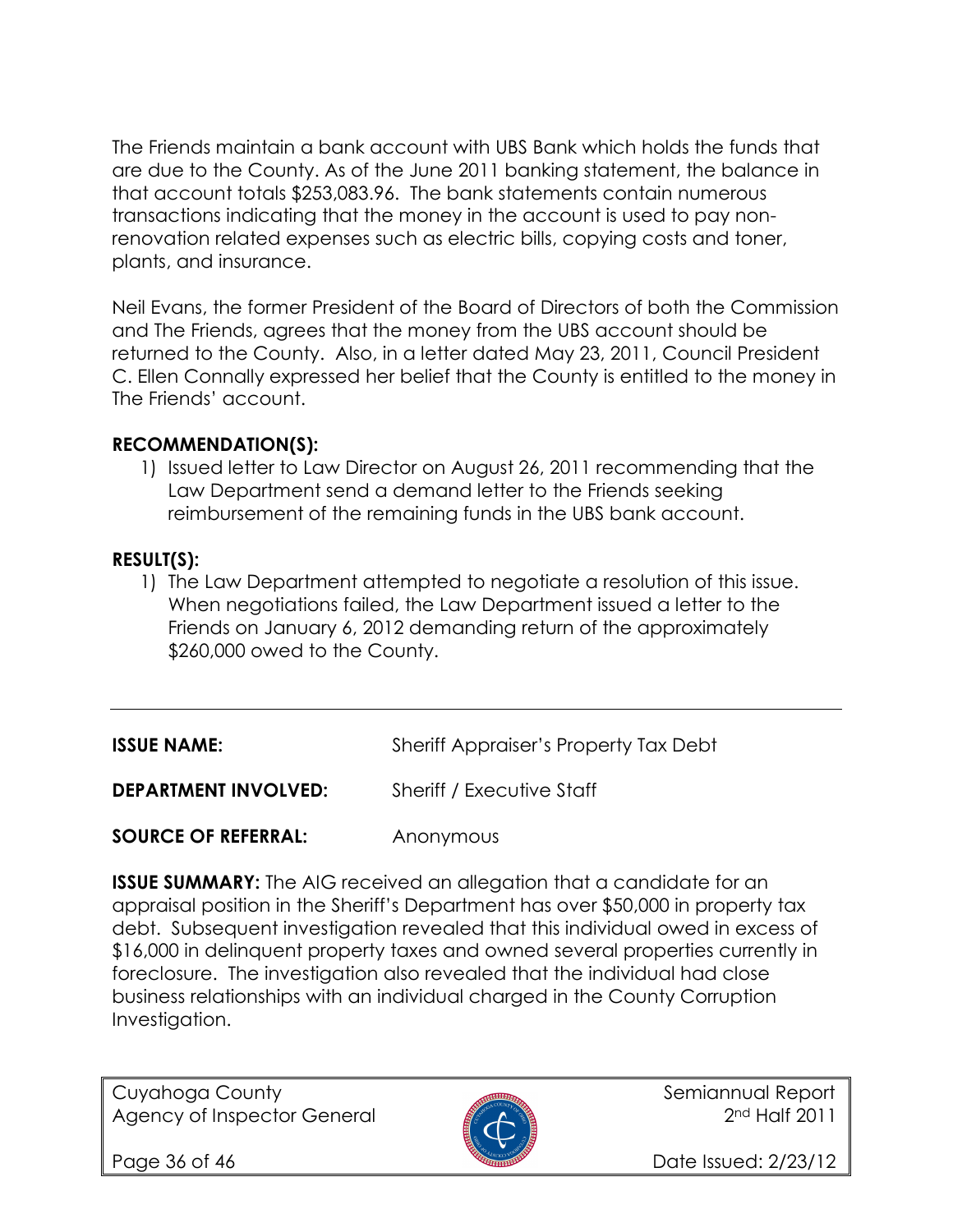#### RECOMMENDATION(S):

1) Referred information obtained during investigation to Executive Staff for review.

#### RESULT(S):

1) As of the date of this report, the candidate has not received a contract for appraisal services.

Cuyahoga County<br>Agency of Inspector General Agency of Inspector General Agency of Inspector General Agency of Inspector General



Page 37 of 46 **Date Issued: 2/23/12**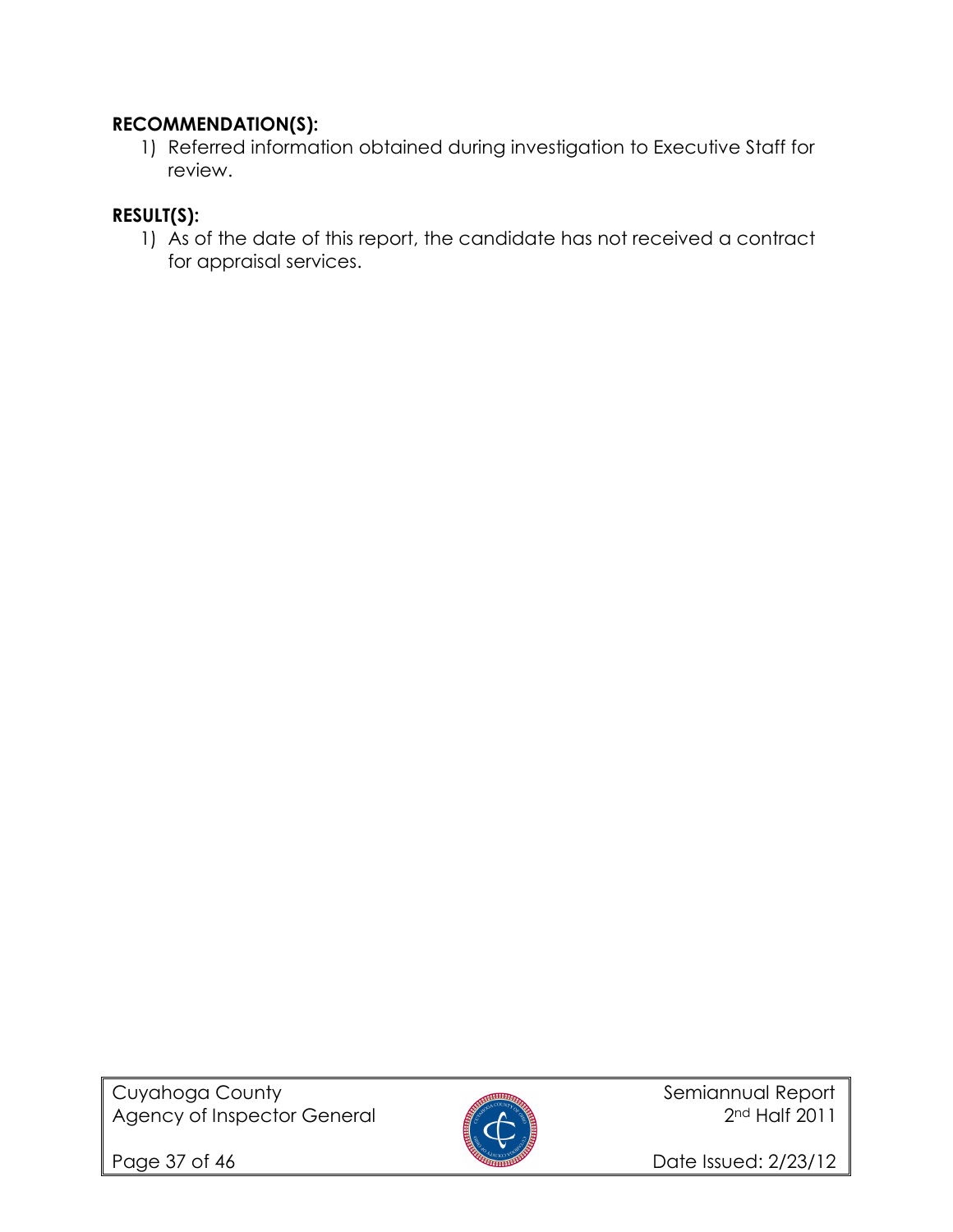## SECTION 4: ETHICS COMPLIANCE

## 4.1 ETHICS REQUIREMENTS

## 4.2 ETHICS STATISTICS

Cuyahoga County **Semiannual Report** Semiannual Report Agency of Inspector General 2012 2nd Half 2011



Page 38 of 46 **Date Issued: 2/23/12**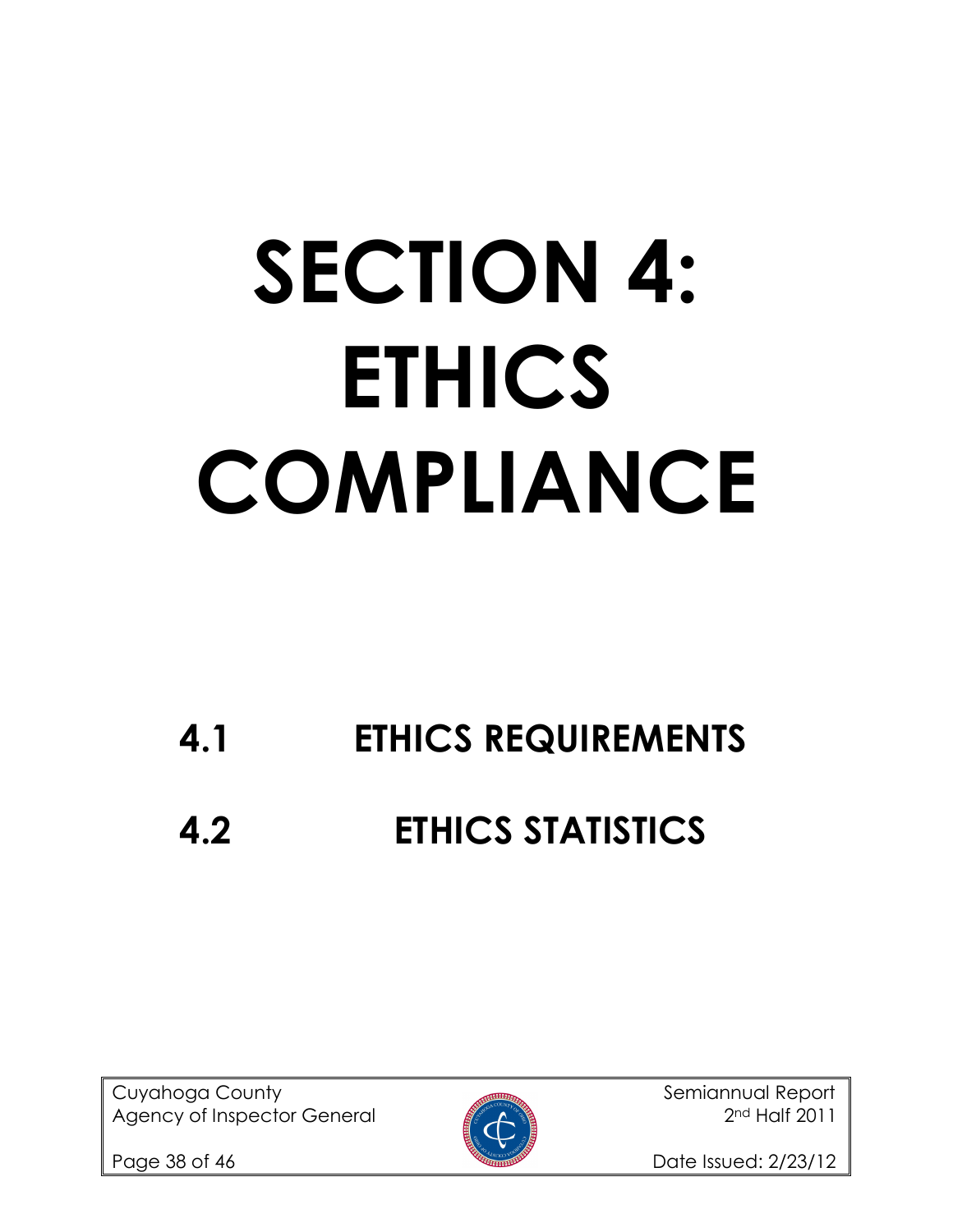## Section 4.1 ETHICS REQUIREMENTS

#### **Introduction**

As previously noted in Section 1.3, Article 9 of the Ethics Ordinance officially designates the Inspector General as the ethics investigative officer for the County and requires the Inspector General to conduct all investigations pertaining to the Ethics Ordinance. In addition to the investigatory mandate, the Ethics Ordinance requires the Inspector General to perform additional disclosure and/or prevention functions.

As a practical matter, the ethics-related functions performed by the AIG can be divided into four broad categories:

- 1) Investigation and Enforcement;
- 2) Review and Advise;
- 3) Disclosure; and
- 4) Training.

#### Investigation and Enforcement

Ethics complaints undergo the same triage and investigation process as general fraud/waste/abuse complaints (See Section 3.1). The AIG's jurisdiction to investigate ethics complaints, however, is larger than its general investigative jurisdiction. The AIG's ethics jurisdiction includes employees of the County Council and County Prosecutor.

Ethics investigations that result in a finding that the ordinance has been violated are remedied in accordance with the enforcement powers granted to the AIG by the Ethics Ordinance. These enforcement powers are specifically described in Section 1.3 above.

Cuyahoga County **Semiannual Report** Semiannual Report Agency of Inspector General 2012 2nd Half 2011



Page 39 of 46 **Date Issued: 2/23/12**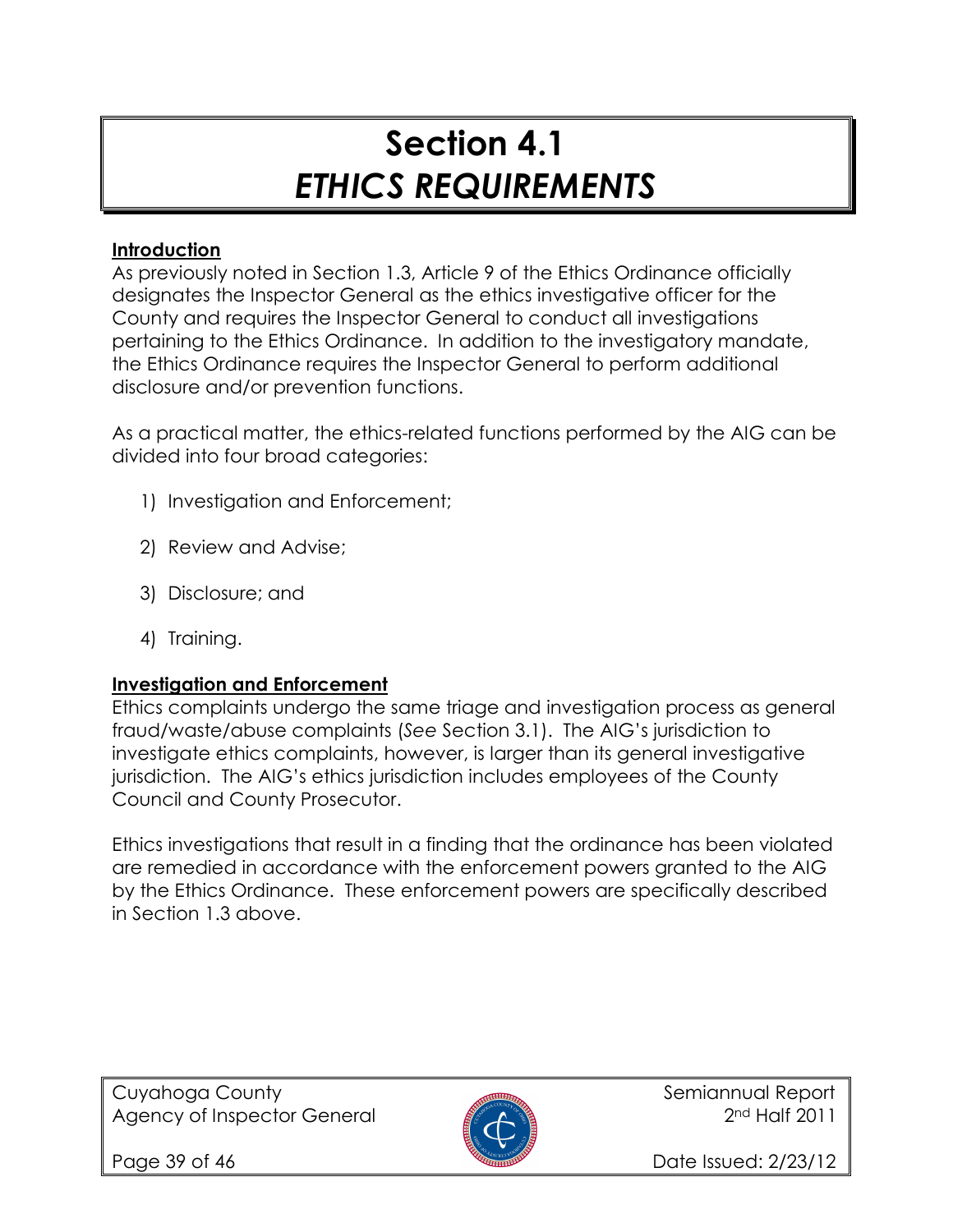#### Review and Advise

An essential element in creating a culture of ethical behavior is to provide a mechanism for officials and employees to seek advise prior to taking an action that may be unethical. Accordingly, the Ethics Ordinance mandates certain County officials and employees seek a ruling from the AIG prior to engaging in any of the following activities:

- 1) Any activity that may constitute a conflict of interest;
- 2) Secondary employment; or
- 3) Accepting a County appointment to a board or commission.

In addition, the AIG will offer specific or general guidance upon request on other ethics-related issues, including the following:

- 1) Political activity for Classified employees;
- 2) Acceptance of gifts from contractors; or
- 3) Disclosure requirements.

#### **Disclosure**

"Sunlight is said to be the best of disinfectants" – Justice Louis Brandeis

Transparency is widely accepted as one of the most effective means to prevent corruption in government. Accordingly, the Ethics Ordinance requires the AIG to manage the following public disclosure programs:

- 1) County Contractor Registry All contractors/vendors doing business with the County are required to register with the AIG. This registry is required to be posted on the AIG website.
- 2) County Lobbyist Registry All individuals/entities seeking to lobby County officials or employees must register with the AIG. This registry is required to be posted on the AIG website.
- 3) Financial Disclosure Reports Certain County officials and employees are required to file financial disclosure statements with the AIG. The reports are maintained by the AIG and are available for review.

Cuyahoga County **Semiannual Report** Semiannual Report Agency of Inspector General 2012 2nd Half 2011



Page 40 of 46 **Date Issued: 2/23/12**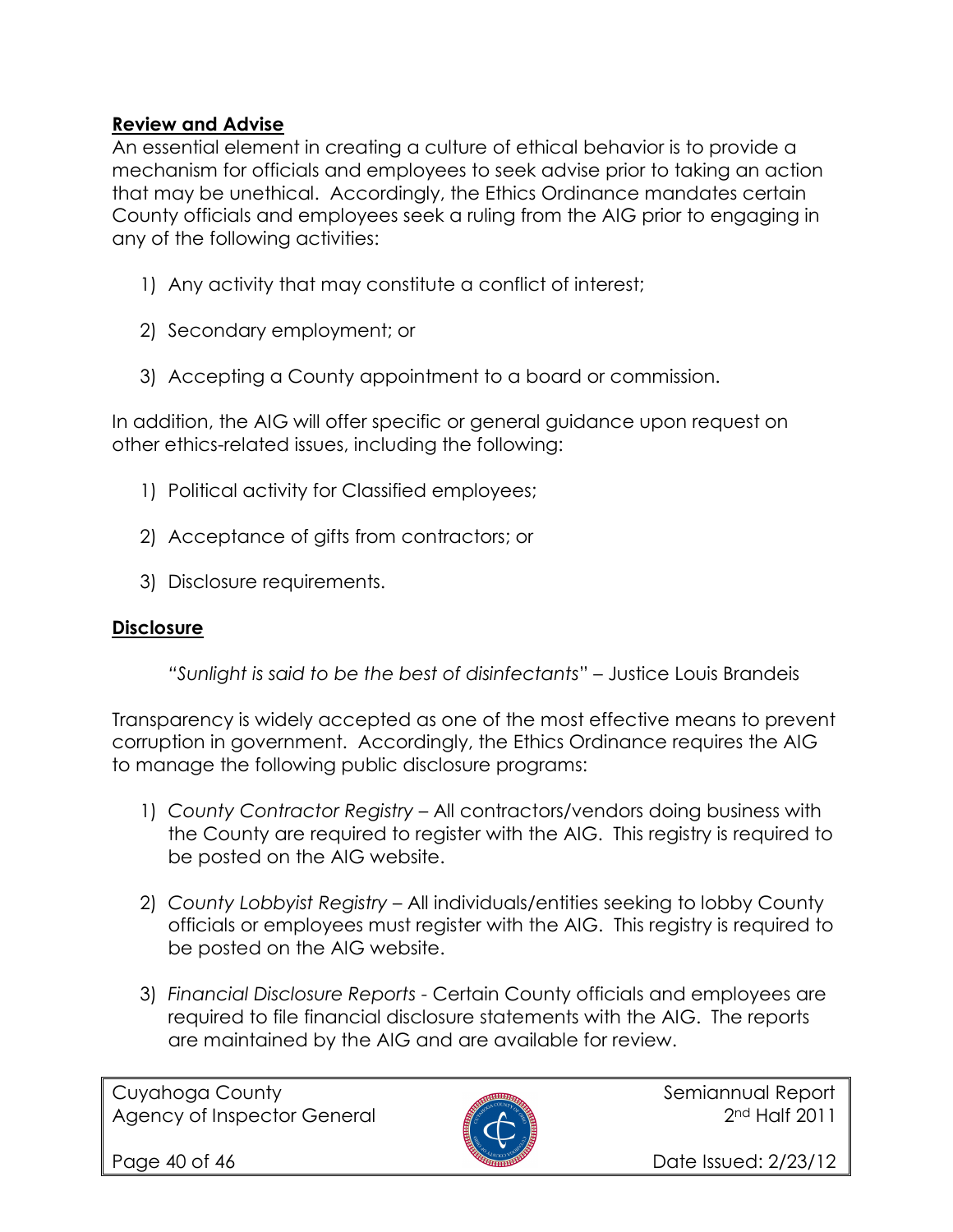4) Campaign Finance Reports - The AIG is required to obtain all campaign finance reports and financial disclosure statements for all candidates for County elected office. The reports are maintained by the AIG and are available for review.

#### **Training**

Although not specifically required to do so, the AIG has established an ethics training program for all County contractors/vendors and lobbyists. The training program is a joint effort between the AIG and the Cleveland Office of the U.S. Attorney. The training program provides attendees with specific guidance on ethical business practices and the avoidance of improper methods of soliciting business from County officials and employees. County contractors/vendors and lobbyists are required to attend this training program as a prerequisite for conducting business with the County.



Page 41 of 46 **Date Issued: 2/23/12**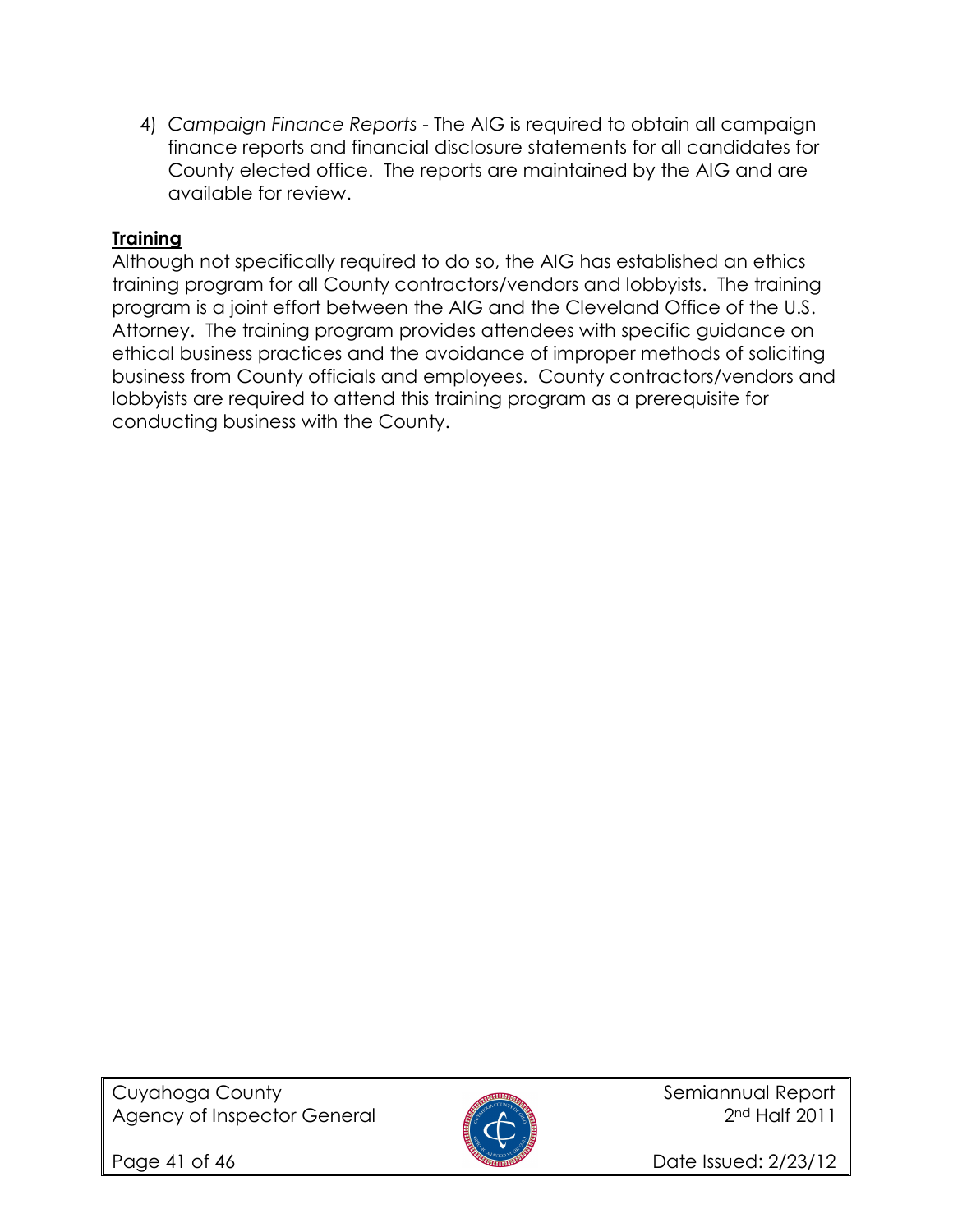## Section 4.2 ETHICS STATISTICS

#### Review and Advise

The following is a summary of the type and number of requests for ethics review received by the AIG from July 1, 2011 through December 31, 2011:

| <b>Type of Request for Review</b> | <b>Number Received</b> |
|-----------------------------------|------------------------|
| Secondary Employment              |                        |
| <b>Political Activity</b>         | 68                     |

During this timeframe, the AIG issued the following two broad ethics advisory opinions39:

#### IGADV-0001

#### Attendance at Non-Profit Fundraiser

Provided that the parameters set forth in this opinion are adhered to, Section 6 of Article 2 of the Cuyahoga County Ethics Ordinance does not prohibit a public official's or employee's attendance at the Greater Cleveland Partnership's 48th Annual Public Officials Reception.

#### IGADV-0002

#### Holiday Gifts

- 1) A person/entity that is doing or seeking to do business with the County or is regulated by the County generally may provide a holiday gift of nominal or de minimis value to a County official or employee, provided certain conditions are met.
- 2) A County official/employee or group of County employees generally may accept a holiday gift of nominal or de minimis value from a person/entity that is doing or seeking to do business with the County or is regulated by the County, provided certain conditions are met.
- 3) Provided the holiday gift was not given in exchange for an improper reason (e.g., in exchange for political support), there is no prohibition in the Ethics Ordinance that would prevent a County employee from giving a holiday gift to a subordinate employee.

Cuyahoga County **Semiannual Report** of the semiannual Report Agency of Inspector General 2012 2nd Half 2011



l

Page 42 of 46 **Date Issued: 2/23/12** 

<sup>39</sup> Full copies of the opinions are available on the AIG website.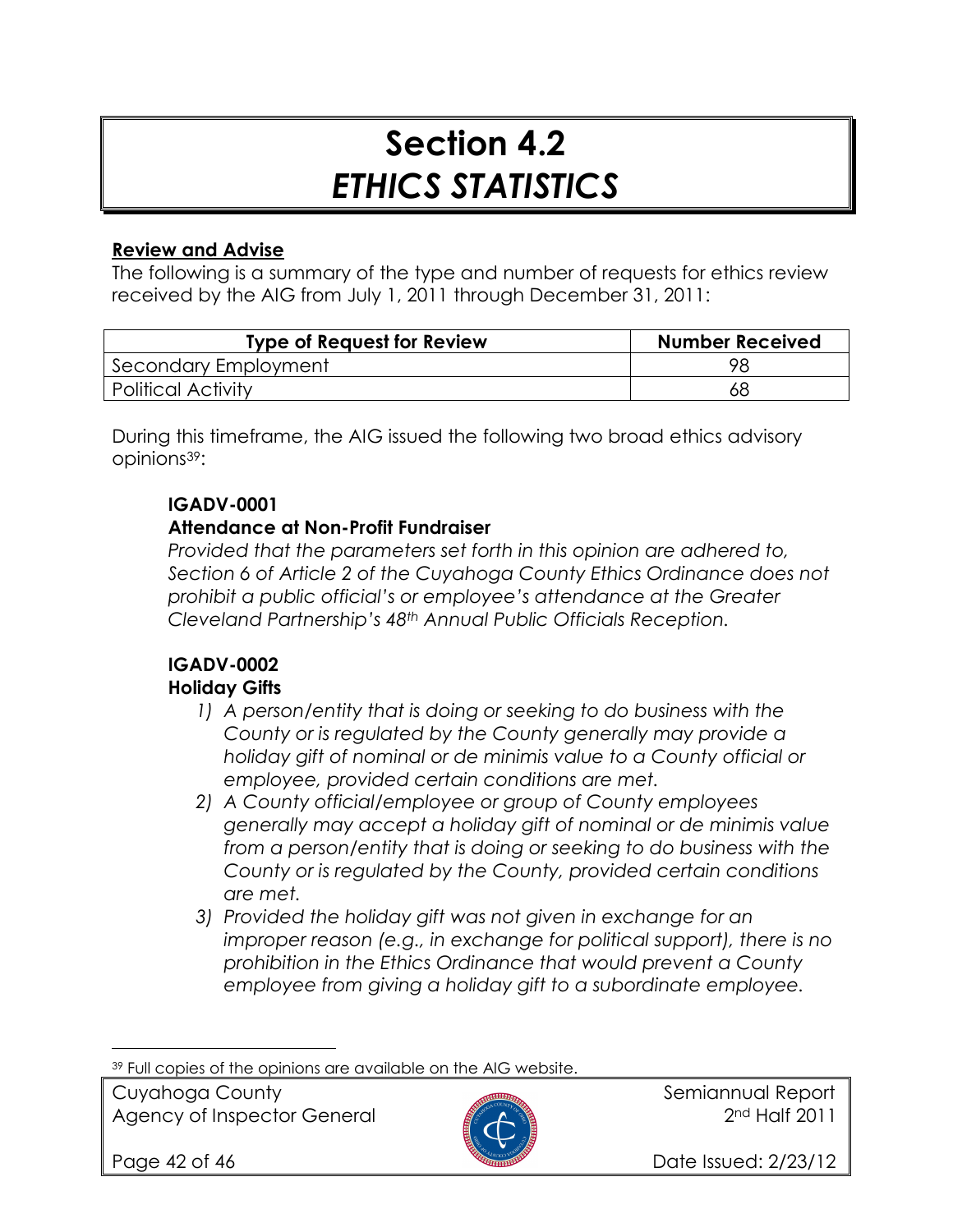4) A County employee is not prohibited from giving a holiday gift to an employee in their direct chain of supervision provided certain conditions are met.

In addition to the broad advisory opinions, the AIG also issued specific opinions to officials/employees regarding several issues, including, but not limited to, the following:

- Service on a non-profit board of directors for an entity that does business with the County.
- Attendance at a public officials/employees reception.
- Attendance by County employee at a complementary continuing legal education seminar provided by a law firm.
- Acceptance of various gifts.
- County employees bidding on items sold at County-sponsored auction.
- Classified County employee fundraising for a partisan political candidate.
- County employee campaign donations to their employer.

#### **Disclosure**

The largest disclosure project undertaken by the AIG in 2011 was the contractor registration program. As previously noted, the program requires all contractors or vendors doing business with the County to register with the AIG. The following is a summary of the AIG's progress on the contractor registry program:

- 1412 contractors/lobbyist are fully registered with the AIG as of February 20, 2012.
- The AIG worked with County Council to establish an exemption process for certain types of contractors.
- The AIG mailed several thousand correspondences to current and potential contractors informing them of the new registration requirements.
- The AIG posts a current list of registered contractors on its website on a daily basis.

Cuyahoga County **Semiannual Report** Semiannual Report Agency of Inspector General 2011



Page 43 of 46 **Date Issued: 2/23/12**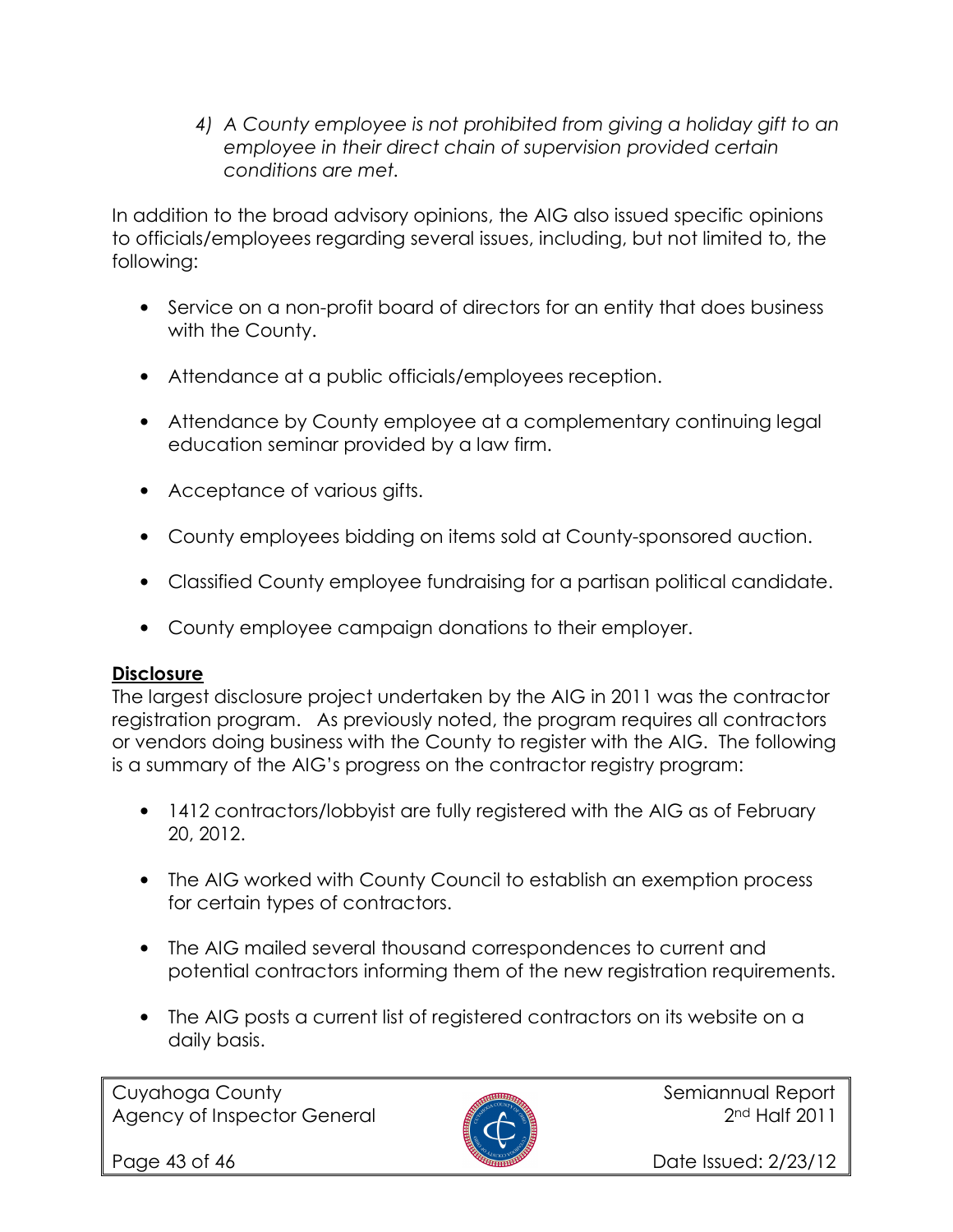#### **Training**

The AIG has provided ethics training to 1499 contractors/lobbyists as of February 20, 2011. The training program continues to be offered on a bi-weekly basis.

Cuyahoga County<br>Agency of Inspector General Agency of Inspector General Agency of Inspector General Agency of Inspector General



Page 44 of 46 **Date Issued: 2/23/12**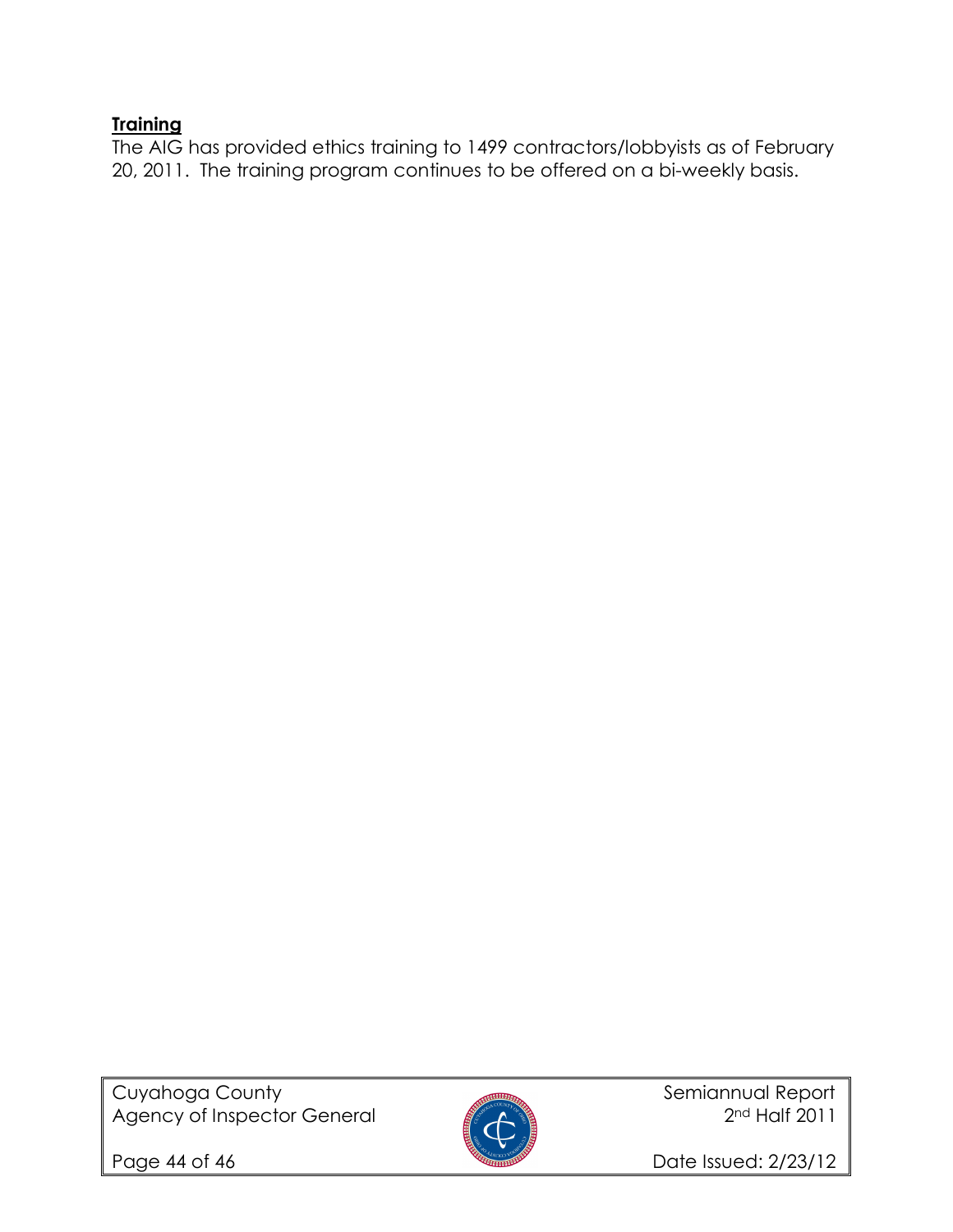# SECTION 5: 2012 GOALS

Cuyahoga County **Semiannual Report** Semiannual Report Agency of Inspector General 2012 2nd Half 2011



Page 45 of 46 **Date Issued: 2/23/12**